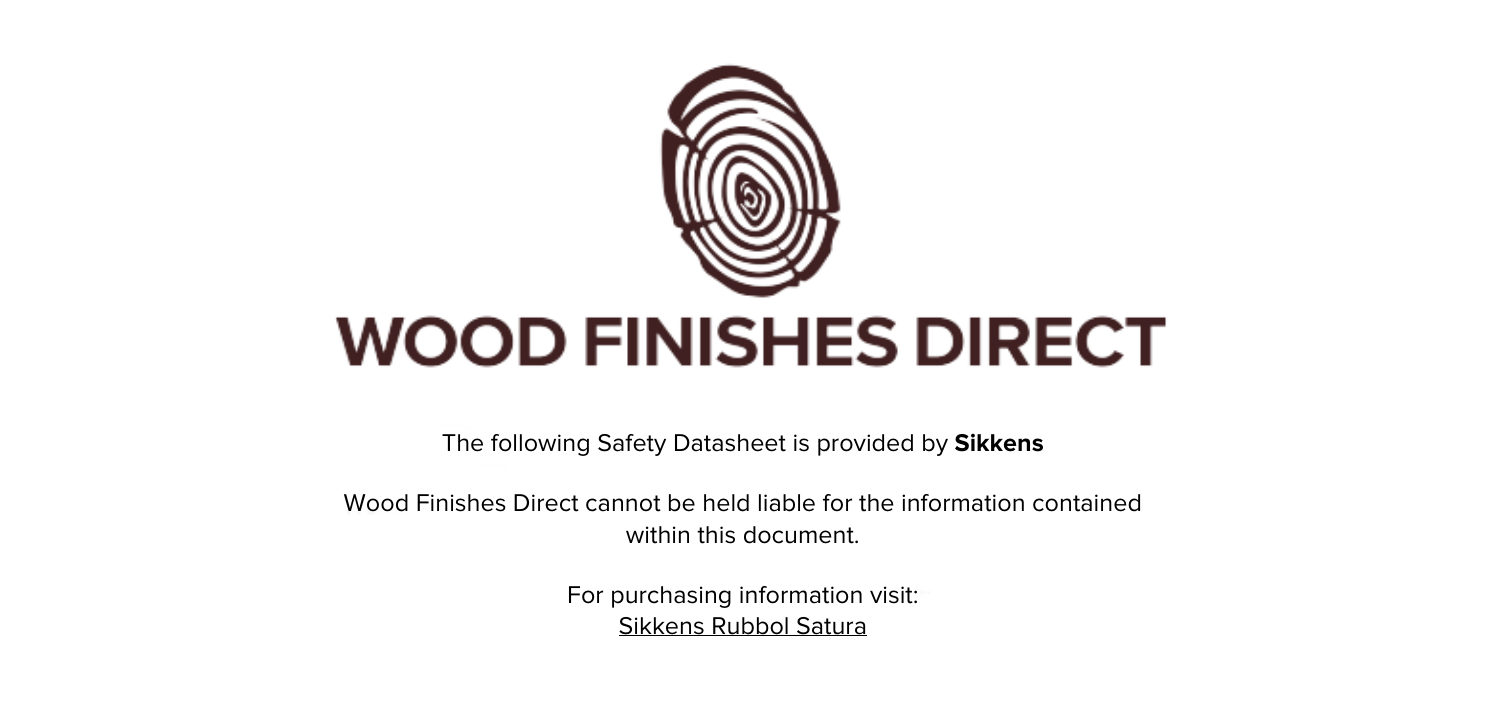

# **SAFETY DATA SHEET**

RUBBOL SATURA

| undertaking                                           | SECTION 1: Identification of the substance/mixture and of the company/                                                                                |
|-------------------------------------------------------|-------------------------------------------------------------------------------------------------------------------------------------------------------|
| 1.1. Product identifier                               |                                                                                                                                                       |
| <b>Product name</b>                                   | <b>ZRUBBOL SATURA</b><br>÷.                                                                                                                           |
|                                                       | 1.2. Relevant identified uses of the substance or mixture and uses advised against                                                                    |
| <b>Product use</b>                                    | ÷.<br>$\sqrt{\ }$ Solvent borne coating for exterior use.                                                                                             |
| 1.3. Details of the supplier of the safety data sheet |                                                                                                                                                       |
|                                                       | Akzo Nobel Decorative Coatings,<br>Wexham Road,<br>Slough, Berkshire,<br>United Kingdom, SL2 5DS,<br>Tel.: +44 (0) 333 222 70 70<br>www.sikkens.co.uk |
| e-mail address of person<br>responsible for this SDS  | : sikkens.advice@akzonobel.com                                                                                                                        |
| 1.4 Emergency telephone number                        |                                                                                                                                                       |
| <b>Telephone number</b>                               | : Emergency number is - 01753 550000 (24 hours)<br>International Sikkens 24 hours emergency number :<br>Tel.: +31 71 3086944                          |
| <b>Version</b>                                        | $\therefore$ 2                                                                                                                                        |
| Date of previous issue                                | $: 6 - 5 - 2021$                                                                                                                                      |
| <b>SECTION 2: Hazards identification</b>              |                                                                                                                                                       |
| 2.1 Classification of the substance or mixture        |                                                                                                                                                       |
| <b>Product definition</b>                             | : Mixture                                                                                                                                             |
| <b>Flam. Liq. 3, H226</b>                             | <b>Classification according to Regulation (EC) No. 1272/2008 [CLP/GHS]</b>                                                                            |
|                                                       | The product is classified as hazardous according to Regulation (EC) 1272/2008 as amended.                                                             |
| <b>Ingredients of unknown</b><br>toxicity             | $: 0\%$                                                                                                                                               |
| <b>Ingredients of unknown</b><br>ecotoxicity          | $: 0\%$                                                                                                                                               |

See Section 16 for the full text of the H statements declared above.

See Section 11 for more detailed information on health effects and symptoms.

#### **2.2 Label elements**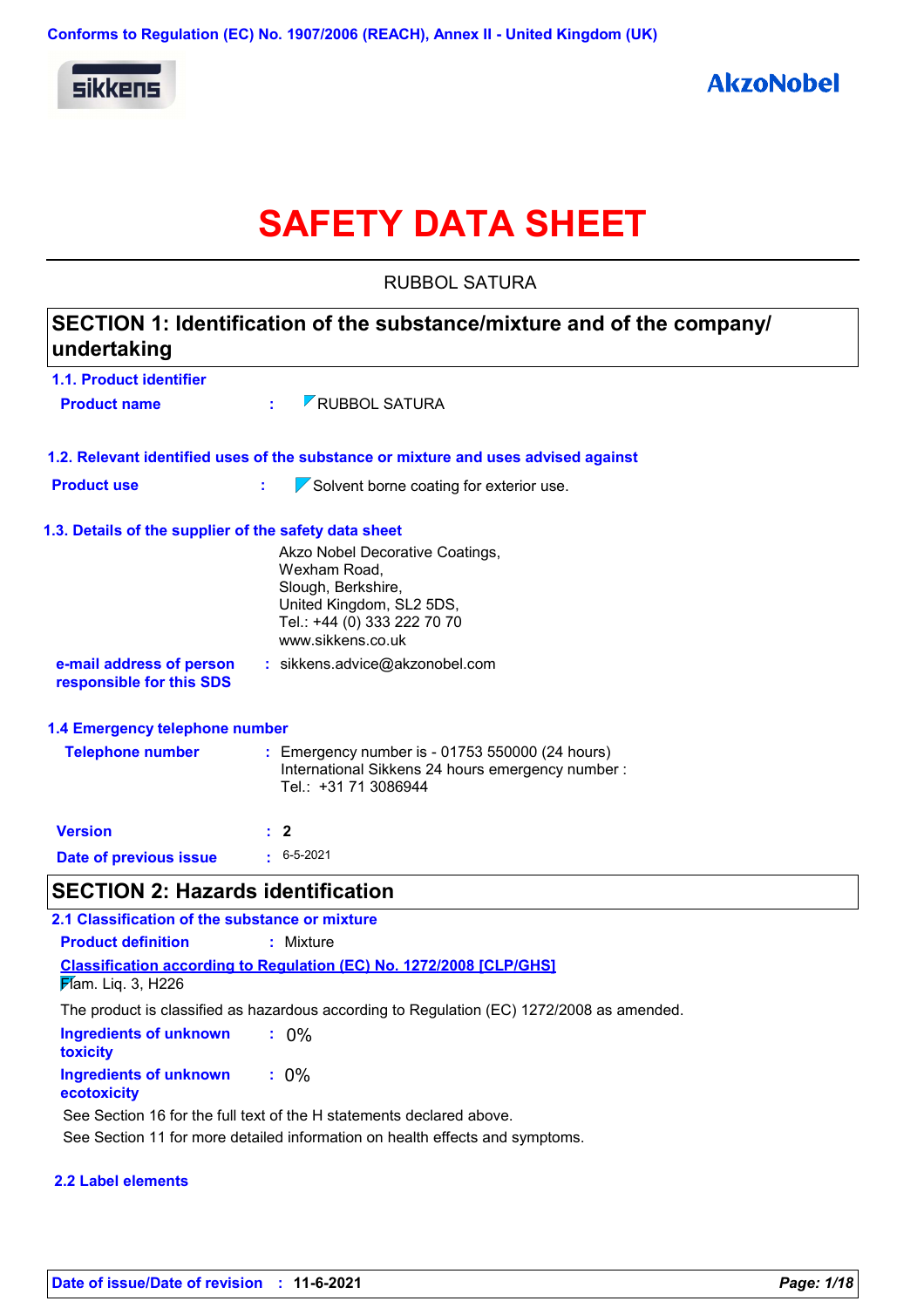## **SECTION 2: Hazards identification**

| <b>Hazard pictograms</b>                                                                                                                                        |                                                                                                                                    |
|-----------------------------------------------------------------------------------------------------------------------------------------------------------------|------------------------------------------------------------------------------------------------------------------------------------|
| <b>Signal word</b>                                                                                                                                              | : Warning                                                                                                                          |
| <b>Hazard statements</b>                                                                                                                                        | : H226 - Flammable liquid and vapour.                                                                                              |
| <b>Precautionary statements</b>                                                                                                                                 |                                                                                                                                    |
| <b>General</b>                                                                                                                                                  | : P102 - Keep out of reach of children.<br>P101 - If medical advice is needed, have product container or label at hand.            |
| <b>Prevention</b>                                                                                                                                               | $P210$ - Keep away from heat, hot surfaces, sparks, open flames and other ignition<br>sources. No smoking.                         |
| <b>Response</b>                                                                                                                                                 | : Mot applicable.                                                                                                                  |
| <b>Storage</b>                                                                                                                                                  | $\overline{P}403$ + P235 - Store in a well-ventilated place. Keep cool.                                                            |
| <b>Disposal</b>                                                                                                                                                 | $P_{0}$ 501 - Dispose of contents and container in accordance with all local, regional,<br>national and international regulations. |
|                                                                                                                                                                 | Warning! Hazardous respirable droplets may be formed when sprayed. Do not<br>breathe spray or mist.                                |
| <b>Annex XVII - Restrictions</b><br>on the manufacture,<br>placing on the market and<br>use of certain dangerous<br>substances, mixtures and<br><b>articles</b> | : Not applicable.                                                                                                                  |
| <b>Special packaging requirements</b>                                                                                                                           |                                                                                                                                    |
| <b>Containers to be fitted</b><br>with child-resistant<br>fastenings                                                                                            | : Not applicable.                                                                                                                  |
| <b>Tactile warning of danger</b>                                                                                                                                | : Not applicable.                                                                                                                  |
| 2.3 Other hazards                                                                                                                                               |                                                                                                                                    |
| <b>Product meets the criteria</b><br>for PBT or vPvB according<br>to Regulation (EC) No.<br>1907/2006, Annex XIII                                               | : This mixture does not contain any substances that are assessed to be a PBT or a<br>vPvB.                                         |
| Other hazards which do                                                                                                                                          | : None known.                                                                                                                      |

## **SECTION 3: Composition/information on ingredients**

| <b>Product/ingredient name</b>                                             | <b>Identifiers</b>                                                 | $\frac{9}{6}$ | <b>Regulation (EC) No.</b><br>1272/2008 [CLP]                        | <b>Type</b> |
|----------------------------------------------------------------------------|--------------------------------------------------------------------|---------------|----------------------------------------------------------------------|-------------|
| Hydrocarbons, C9-C11, n-<br>alkanes, isoalkanes, cyclics,<br><2% aromatics | IREACH #:<br>l01-2119463258-33                                     | $\leq 9$      | Flam. Liq. 3, H226<br>STOT SE 3, H336<br>Asp. Tox. 1, H304<br>EUH066 | $[1]$       |
| Hydrocarbons, C11-C14, n-<br>alkanes, isoalkanes, cyclics,<br><2%aromatics | <b>IREACH #:</b><br>l01-2119456620-43<br>CAS: 64742-47-8           | l≤8           | Asp. Tox. 1, H304<br><b>EUH066</b>                                   | $[1]$       |
| Hydrocarbons, C10-C13, n-<br>alkanes, isoalkanes, cyclics,<br><2%aromatics | IREACH #:<br>101-2119457273-39<br>EC: 265-150-3<br>CAS: 64742-48-9 | l≤2.5         | Asp. Tox. 1, H304<br>EUH066                                          | $[1]$       |
| Naphtha (petroleum),<br>hydrotreated heavy                                 | EC: 265-150-3<br>CAS: 64742-48-9                                   | l≤3           | Flam. Liq. 3, H226<br>STOT SE 3, H336<br>Asp. Tox. 1, H304           | $[1]$       |
| 2-ethylhexanoic acid,                                                      | REACH #:                                                           | <3            | Repr. 2, H361                                                        | [1] [2]     |

**not result in classification**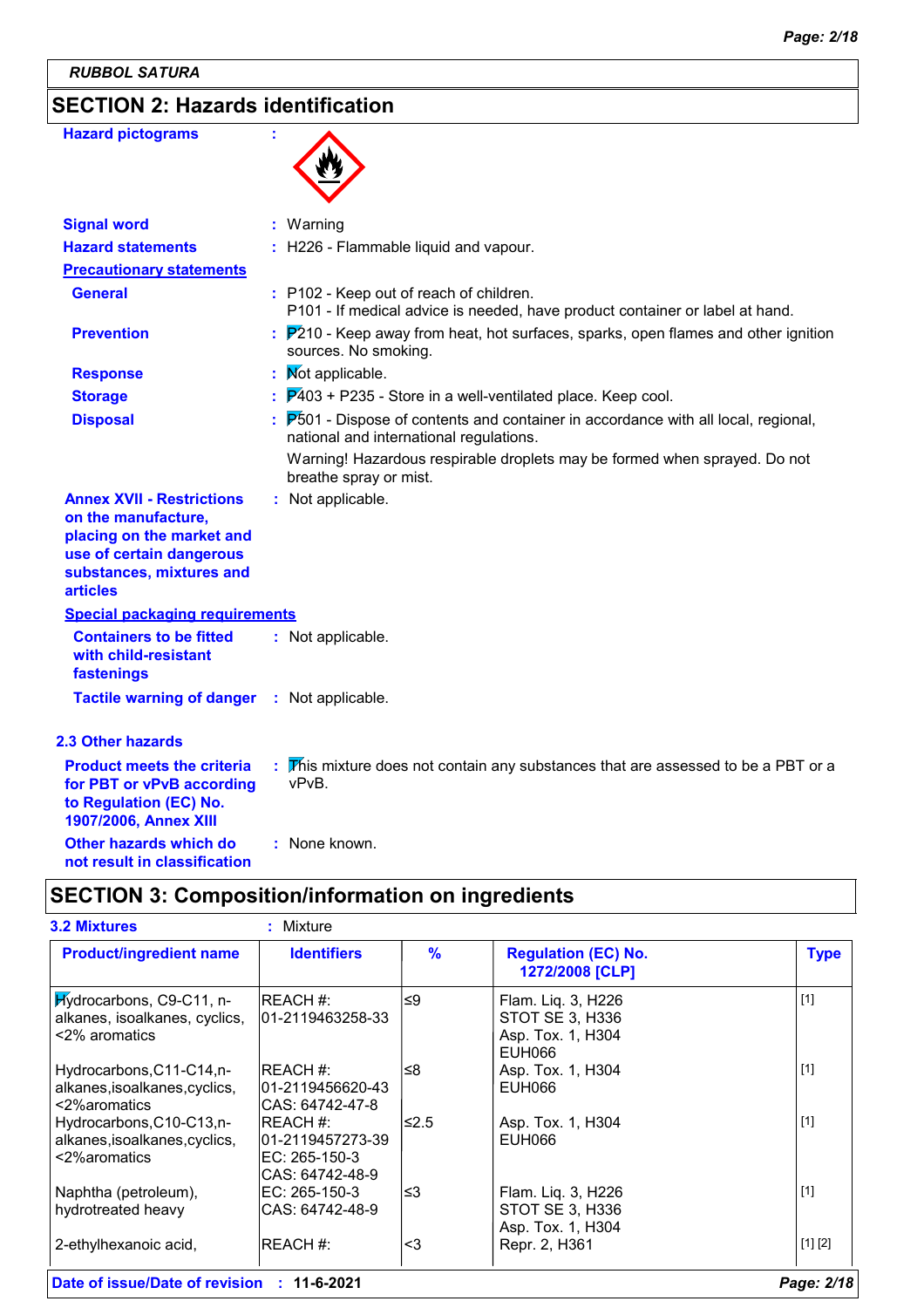## **SECTION 3: Composition/information on ingredients**

| <u>ULUTIUN U. UUMPUSINUMMIIUMINAIUM UN MYHEUIEMUS</u> |                  |         |                               |         |
|-------------------------------------------------------|------------------|---------|-------------------------------|---------|
| zirconium salt                                        | 01-2119979088-21 |         |                               |         |
|                                                       | EC: 245-018-1    |         |                               |         |
|                                                       | CAS: 22464-99-9  |         |                               |         |
| xylene                                                | REACH #:         | $<$ 1   | Flam. Liq. 3, H226            | [1] [2] |
|                                                       | 01-2119488216-32 |         | Acute Tox. 4, H312            |         |
|                                                       | EC: 215-535-7    |         | Acute Tox. 4, H332            |         |
|                                                       | CAS: 1330-20-7   |         | Skin Irrit. 2, H315           |         |
|                                                       |                  |         | Eye Irrit. 2, H319            |         |
|                                                       |                  |         | STOT SE 3, H335               |         |
|                                                       |                  |         | Asp. Tox. 1, H304             |         |
| 2-methoxy-1-methylethyl                               | REACH #:         | $<$ 1   | Flam. Liq. 3, H226            | [1] [2] |
| acetate                                               | 01-2119475791-29 |         | STOT SE 3, H336               |         |
|                                                       | EC: 203-603-9    |         |                               |         |
|                                                       | CAS: 108-65-6    |         |                               |         |
|                                                       | Index:           |         |                               |         |
|                                                       | 607-195-00-7     |         |                               |         |
| (2-methoxymethylethoxy)                               | REACH #:         | l≤0.3   | Not classified.               | $[2]$   |
| propanol                                              | 01-2119450011-60 |         |                               |         |
|                                                       | EC: 252-104-2    |         |                               |         |
|                                                       | CAS: 34590-94-8  |         |                               |         |
| Methyl methacrylate                                   | EC: 201-297-1    | ≤ $0.1$ | Flam. Liq. 2, H225            | [1] [2] |
|                                                       | CAS: 80-62-6     |         | Skin Irrit. 2, H315           |         |
|                                                       |                  |         | <b>Skin Sens. 1, H317</b>     |         |
|                                                       |                  |         | <b>STOT SE 3, H335</b>        |         |
| 2-ethylhexanoic acid,                                 | EC: 240-085-3    | ≤ $0.1$ | Eye Irrit. 2, H319            | [1] [2] |
| manganese salt                                        | CAS: 15956-58-8  |         | Repr. 2, H361                 |         |
|                                                       |                  |         | <b>STOT RE 2, H373</b>        |         |
|                                                       |                  |         | Aquatic Chronic 2, H411       |         |
| 2-butoxyethanol                                       | EC: 203-905-0    | < 0.1   | Acute Tox. 4, H302            | [1] [2] |
|                                                       | CAS: 111-76-2    |         | Acute Tox. 3, H331            |         |
|                                                       | Index:           |         | Skin Irrit. 2, H315           |         |
|                                                       | 603-014-00-0     |         | Eye Irrit. 2, H319            |         |
| 1,2-dichlorobenzene                                   | EC: 202-425-9    | < 0.1   | Acute Tox. 4, H302            | [1] [2] |
|                                                       | CAS: 95-50-1     |         | Skin Irrit. 2, H315           |         |
|                                                       | Index:           |         | Eye Irrit. 2, H319            |         |
|                                                       | 602-034-00-7     |         | <b>STOT SE 3, H335</b>        |         |
|                                                       |                  |         | Aquatic Acute 1, H400 (M=1)   |         |
|                                                       |                  |         | Aquatic Chronic 1, H410 (M=1) |         |
|                                                       |                  |         | See Section 16 for            |         |
|                                                       |                  |         | the full text of the H        |         |
|                                                       |                  |         | statements declared           |         |
|                                                       |                  |         | above.                        |         |
|                                                       |                  |         |                               |         |

There are no additional ingredients present which, within the current knowledge of the supplier and in the concentrations applicable, are classified as hazardous to health or the environment, are PBTs, vPvBs or Substances of equivalent concern, or have been assigned a workplace exposure limit and hence require reporting in this section.

**Type** 

[1] Substance classified with a health or environmental hazard

[2] Substance with a workplace exposure limit

[3] Substance meets the criteria for PBT according to Regulation (EC) No. 1907/2006, Annex XIII

[4] Substance meets the criteria for vPvB according to Regulation (EC) No. 1907/2006, Annex XIII

[5] Substance of equivalent concern

[6] Additional disclosure due to company policy

Occupational exposure limits, if available, are listed in Section 8.

## **SECTION 4: First aid measures**

#### **4.1 Description of first aid measures**

| <b>General</b> | : In all cases of doubt, or when symptoms persist, seek medical attention. Never give<br>anything by mouth to an unconscious person. If unconscious, place in recovery<br>position and seek medical advice. |
|----------------|-------------------------------------------------------------------------------------------------------------------------------------------------------------------------------------------------------------|
| Eye contact    | : Remove contact lenses, irrigate copiously with clean, fresh water, holding the<br>eyelids apart for at least 10 minutes and seek immediate medical advice.                                                |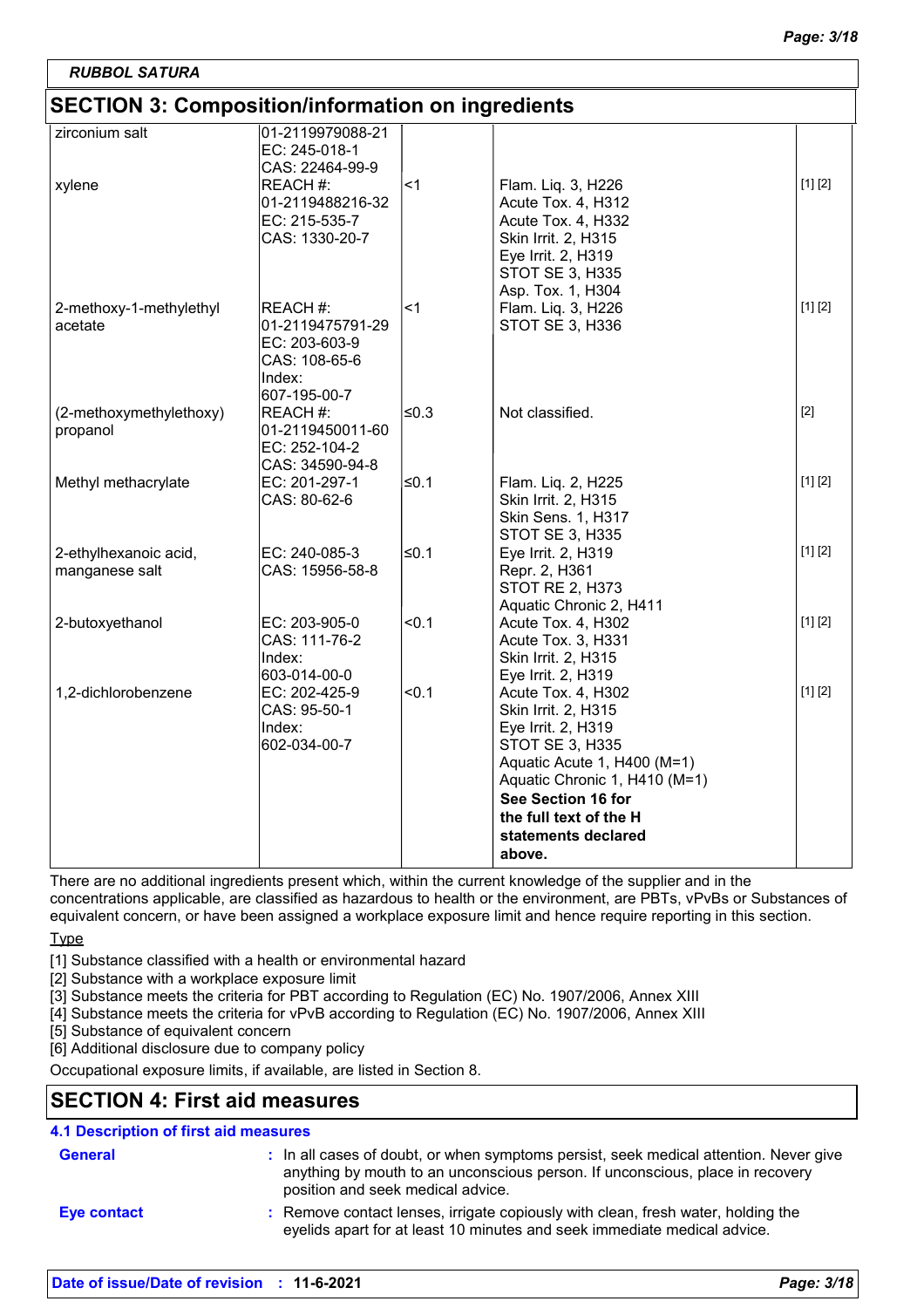| <b>SECTION 4: First aid measures</b> |                                                                                                                                                                                                        |  |  |
|--------------------------------------|--------------------------------------------------------------------------------------------------------------------------------------------------------------------------------------------------------|--|--|
| <b>Inhalation</b>                    | : Remove to fresh air. Keep person warm and at rest. If not breathing, if breathing is<br>irregular or if respiratory arrest occurs, provide artificial respiration or oxygen by<br>trained personnel. |  |  |
| <b>Skin contact</b>                  | : Remove contaminated clothing and shoes. Wash skin thoroughly with soap and<br>water or use recognised skin cleanser. Do NOT use solvents or thinners.                                                |  |  |
| <b>Ingestion</b>                     | : If swallowed, seek medical advice immediately and show the container or label.<br>Keep person warm and at rest. Do NOT induce vomiting.                                                              |  |  |
| <b>Protection of first-aiders</b>    | : No action shall be taken involving any personal risk or without suitable training. It<br>may be dangerous to the person providing aid to give mouth-to-mouth resuscitation.                          |  |  |

#### **4.2 Most important symptoms and effects, both acute and delayed**

There are no data available on the mixture itself. The mixture has been assessed following the conventional method of the CLP Regulation (EC) No 1272/2008 and is classified for toxicological properties accordingly. See Sections 2 and 3 for details.

Exposure to component solvent vapour concentrations in excess of the stated occupational exposure limit may result in adverse health effects such as mucous membrane and respiratory system irritation and adverse effects on the kidneys, liver and central nervous system. Symptoms and signs include headache, dizziness, fatigue, muscular weakness, drowsiness and, in extreme cases, loss of consciousness.

Solvents may cause some of the above effects by absorption through the skin. Repeated or prolonged contact with the mixture may cause removal of natural fat from the skin, resulting in non-allergic contact dermatitis and absorption through the skin.

If splashed in the eyes, the liquid may cause irritation and reversible damage.

Ingestion may cause nausea, diarrhea and vomiting.

This takes into account, where known, delayed and immediate effects and also chronic effects of components from short-term and long-term exposure by oral, inhalation and dermal routes of exposure and eye contact.

#### **4.3 Indication of any immediate medical attention and special treatment needed**

| <b>Notes to physician</b>  | : Treat symptomatically. Contact poison treatment specialist immediately if large<br>quantities have been ingested or inhaled. |
|----------------------------|--------------------------------------------------------------------------------------------------------------------------------|
| <b>Specific treatments</b> | No specific treatment.                                                                                                         |

See toxicological information (Section 11)

### **SECTION 5: Firefighting measures**

| 5.1 Extinguishing media                                  |                                                                                                                              |
|----------------------------------------------------------|------------------------------------------------------------------------------------------------------------------------------|
| <b>Suitable extinguishing</b><br>media                   | : Recommended: alcohol-resistant foam, $CO2$ , powders, water spray.                                                         |
| Unsuitable extinguishing<br>media                        | : Do not use water jet.                                                                                                      |
|                                                          | 5.2 Special hazards arising from the substance or mixture                                                                    |
| <b>Hazards from the</b><br>substance or mixture          | : Fire will produce dense black smoke. Exposure to decomposition products may<br>cause a health hazard.                      |
| <b>Hazardous combustion</b><br>products                  | : Decomposition products may include the following materials: carbon monoxide,<br>carbon dioxide, smoke, oxides of nitrogen. |
| 5.3 Advice for firefighters                              |                                                                                                                              |
| <b>Special protective actions</b><br>for fire-fighters   | : Cool closed containers exposed to fire with water. Do not release runoff from fire to<br>drains or watercourses.           |
| <b>Special protective</b><br>equipment for fire-fighters | : Appropriate breathing apparatus may be required.                                                                           |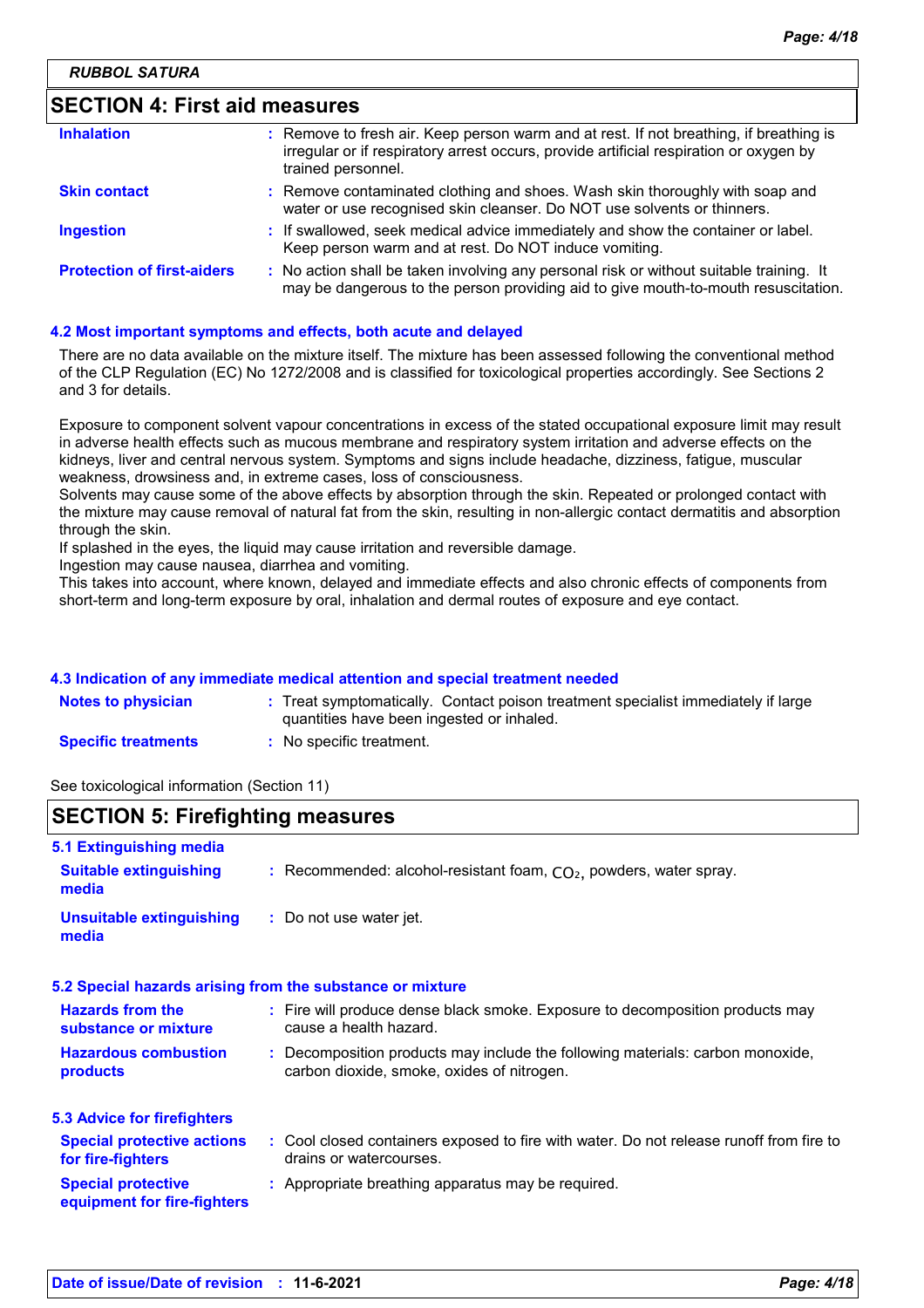## **SECTION 6: Accidental release measures**

| 6.1 Personal precautions, protective equipment and emergency procedures |  |                                                                                                                                                                                                                                                                                    |  |  |
|-------------------------------------------------------------------------|--|------------------------------------------------------------------------------------------------------------------------------------------------------------------------------------------------------------------------------------------------------------------------------------|--|--|
| For non-emergency<br>personnel                                          |  | : Exclude sources of ignition and ventilate the area. Avoid breathing vapour or mist.<br>Refer to protective measures listed in sections 7 and 8.                                                                                                                                  |  |  |
| For emergency responders                                                |  | : If specialised clothing is required to deal with the spillage, take note of any<br>information in Section 8 on suitable and unsuitable materials. See also the<br>information in "For non-emergency personnel".                                                                  |  |  |
| <b>6.2 Environmental</b><br>precautions                                 |  | : Do not allow to enter drains or watercourses. If the product contaminates lakes,<br>rivers, or sewers, inform the appropriate authorities in accordance with local<br>regulations.                                                                                               |  |  |
| 6.3 Methods and material<br>for containment and<br>cleaning up          |  | : Contain and collect spillage with non-combustible, absorbent material e.g. sand,<br>earth, vermiculite or diatomaceous earth and place in container for disposal<br>according to local regulations (see Section 13). Preferably clean with a detergent.<br>Avoid using solvents. |  |  |
| 6.4 Reference to other<br><b>sections</b>                               |  | : See Section 1 for emergency contact information.<br>See Section 8 for information on appropriate personal protective equipment.<br>See Section 13 for additional waste treatment information.                                                                                    |  |  |

## **SECTION 7: Handling and storage**

The information in this section contains generic advice and guidance. The list of Identified Uses in Section 1 should be consulted for any available use-specific information provided in the Exposure Scenario(s).

| <b>7.1 Precautions for safe</b><br>handling | : Prevent the creation of flammable or explosive concentrations of vapours in air and<br>avoid vapour concentrations higher than the occupational exposure limits.<br>In addition, the product should only be used in areas from which all naked lights and<br>other sources of ignition have been excluded. Electrical equipment should be<br>protected to the appropriate standard.<br>Mixture may charge electrostatically: always use earthing leads when transferring<br>from one container to another.<br>Operators should wear antistatic footwear and clothing and floors should be of the<br>conducting type.<br>Keep away from heat, sparks and flame. No sparking tools should be used.<br>Avoid contact with skin and eyes. Avoid the inhalation of dust, particulates, spray or<br>mist arising from the application of this mixture. Avoid inhalation of dust from<br>sanding.<br>Eating, drinking and smoking should be prohibited in areas where this material is<br>handled, stored and processed.<br>Put on appropriate personal protective equipment (see Section 8).<br>Never use pressure to empty. Container is not a pressure vessel.<br>Always keep in containers made from the same material as the original one.<br>Comply with the health and safety at work laws.<br>Do not allow to enter drains or watercourses.<br>Information on fire and explosion protection<br>Vapours are heavier than air and may spread along floors. Vapours may form<br>explosive mixtures with air. |
|---------------------------------------------|--------------------------------------------------------------------------------------------------------------------------------------------------------------------------------------------------------------------------------------------------------------------------------------------------------------------------------------------------------------------------------------------------------------------------------------------------------------------------------------------------------------------------------------------------------------------------------------------------------------------------------------------------------------------------------------------------------------------------------------------------------------------------------------------------------------------------------------------------------------------------------------------------------------------------------------------------------------------------------------------------------------------------------------------------------------------------------------------------------------------------------------------------------------------------------------------------------------------------------------------------------------------------------------------------------------------------------------------------------------------------------------------------------------------------------------------------------------------------------------------------------------|
|---------------------------------------------|--------------------------------------------------------------------------------------------------------------------------------------------------------------------------------------------------------------------------------------------------------------------------------------------------------------------------------------------------------------------------------------------------------------------------------------------------------------------------------------------------------------------------------------------------------------------------------------------------------------------------------------------------------------------------------------------------------------------------------------------------------------------------------------------------------------------------------------------------------------------------------------------------------------------------------------------------------------------------------------------------------------------------------------------------------------------------------------------------------------------------------------------------------------------------------------------------------------------------------------------------------------------------------------------------------------------------------------------------------------------------------------------------------------------------------------------------------------------------------------------------------------|

**7.2 Conditions for safe storage, including any incompatibilities**

Store in accordance with local regulations.

#### **Notes on joint storage**

Keep away from: oxidising agents, strong alkalis, strong acids.

#### **Additional information on storage conditions**

Observe label precautions. Store in a dry, cool and well-ventilated area. Keep away from heat and direct sunlight. Keep away from sources of ignition. No smoking. Prevent unauthorised access. Containers that have been opened must be carefully resealed and kept upright to prevent leakage.

**Seveso Directive - Reporting thresholds**

**Danger criteria**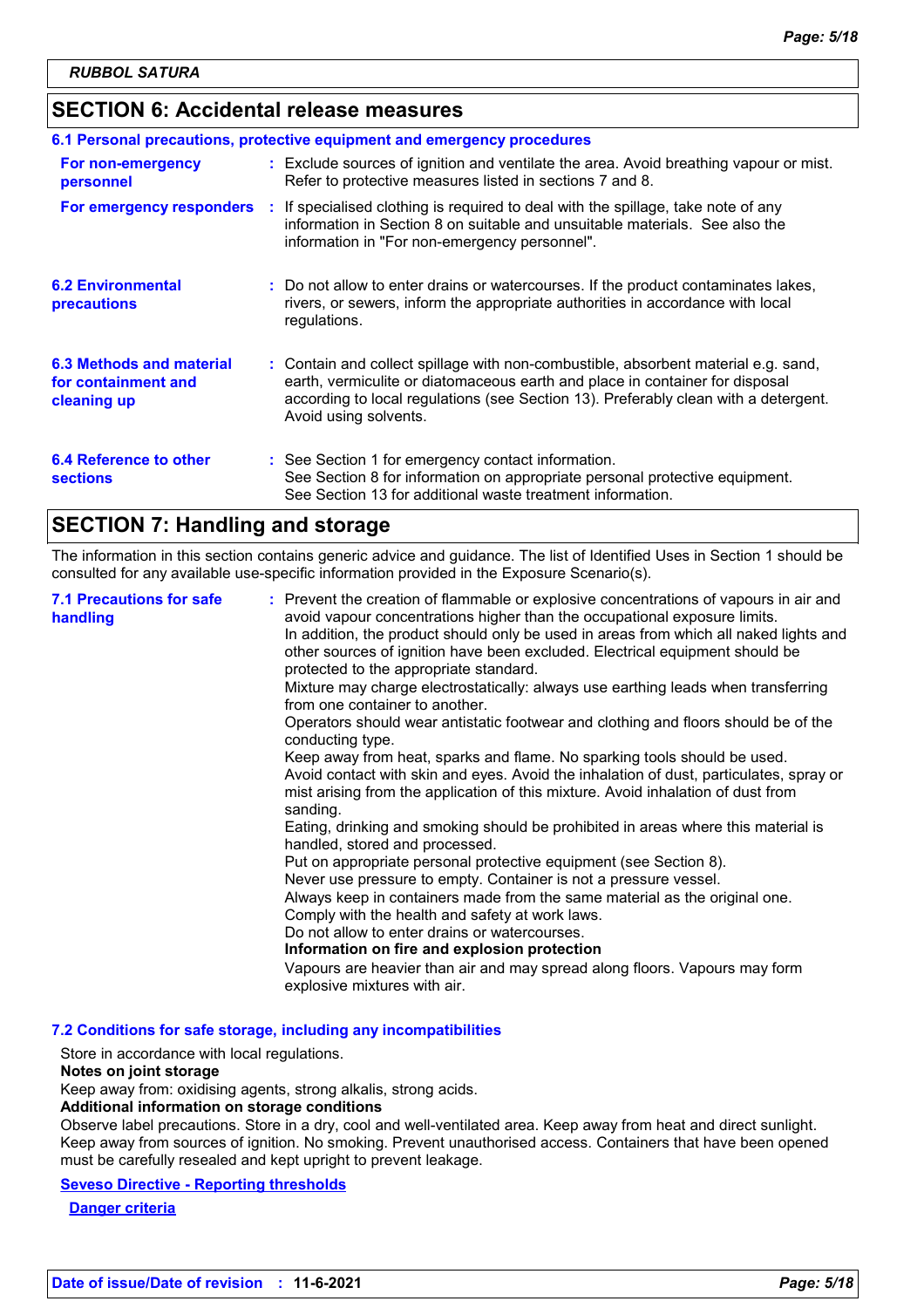## **SECTION 7: Handling and storage**

| <b>Category</b> | Notification and MAPP Safety report threshold<br><b>threshold</b> |             |
|-----------------|-------------------------------------------------------------------|-------------|
| $P_{\rm 5c}$    | 5000 tonne                                                        | 50000 tonne |

#### **7.3 Specific end use(s)**

| <b>Recommendations</b>                                | : Not available. |
|-------------------------------------------------------|------------------|
| <b>Industrial sector specific</b><br><b>solutions</b> | : Not available. |

## **SECTION 8: Exposure controls/personal protection**

The information in this section contains generic advice and guidance. Information is provided based on typical anticipated uses of the product. Additional measures might be required for bulk handling or other uses that could significantly increase worker exposure or environmental releases.

#### **8.1 Control parameters**

#### **Occupational exposure limits**

| <b>Product/ingredient name</b>       | <b>Exposure limit values</b>                                            |
|--------------------------------------|-------------------------------------------------------------------------|
| 2-ethylhexanoic acid, zirconium salt | EH40/2005 WELs (United Kingdom (UK), 12/2011).                          |
|                                      | STEL: 10 mg/m <sup>3</sup> , (as Zr) 15 minutes.                        |
|                                      | TWA: $5 \text{ mg/m}^3$ , (as Zr) 8 hours.                              |
| xylene                               | EH40/2005 WELs (United Kingdom (UK), 12/2011). Absorbed                 |
|                                      | through skin.                                                           |
|                                      | STEL: 441 mg/m <sup>3</sup> 15 minutes.                                 |
|                                      | TWA: 50 ppm 8 hours.<br>TWA: 220 mg/m <sup>3</sup> 8 hours.             |
|                                      | STEL: 100 ppm 15 minutes.                                               |
| 2-methoxy-1-methylethyl acetate      | EH40/2005 WELs (United Kingdom (UK), 12/2011). Absorbed                 |
|                                      | through skin.                                                           |
|                                      | STEL: 548 mg/m <sup>3</sup> 15 minutes.                                 |
|                                      | TWA: 50 ppm 8 hours.                                                    |
|                                      | TWA: 274 mg/m <sup>3</sup> 8 hours.                                     |
|                                      | STEL: 100 ppm 15 minutes.                                               |
| (2-methoxymethylethoxy)propanol      | EH40/2005 WELs (United Kingdom (UK), 1/2020). Absorbed                  |
|                                      | through skin.                                                           |
|                                      | TWA: 308 mg/m <sup>3</sup> 8 hours.                                     |
|                                      | TWA: 50 ppm 8 hours.                                                    |
| Methyl methacrylate                  | EH40/2005 WELs (United Kingdom (UK), 12/2011).                          |
|                                      | STEL: 416 mg/m <sup>3</sup> 15 minutes.                                 |
|                                      | STEL: 100 ppm 15 minutes.                                               |
|                                      | TWA: 208 mg/m <sup>3</sup> 8 hours.                                     |
|                                      | TWA: 50 ppm 8 hours.                                                    |
| 2-ethylhexanoic acid, manganese salt | EH40/2005 WELs (United Kingdom (UK), 12/2011).                          |
|                                      | TWA: $0.5 \text{ mg/m}^3$ , (as Mn) 8 hours.                            |
| 2-butoxyethanol                      | EH40/2005 WELs (United Kingdom (UK), 1/2020). Absorbed<br>through skin. |
|                                      | STEL: 50 ppm 15 minutes.                                                |
|                                      | TWA: 25 ppm 8 hours.                                                    |
|                                      | STEL: 246 mg/m <sup>3</sup> 15 minutes.                                 |
|                                      | TWA: 123 mg/m <sup>3</sup> 8 hours.                                     |
| 1,2-dichlorobenzene                  | EH40/2005 WELs (United Kingdom (UK), 12/2011). Absorbed                 |
|                                      | through skin.                                                           |
|                                      | STEL: 306 mg/m <sup>3</sup> 15 minutes.                                 |
|                                      | STEL: 50 ppm 15 minutes.                                                |
|                                      | TWA: 25 ppm 8 hours.                                                    |
|                                      | TWA: 153 mg/m <sup>3</sup> 8 hours.                                     |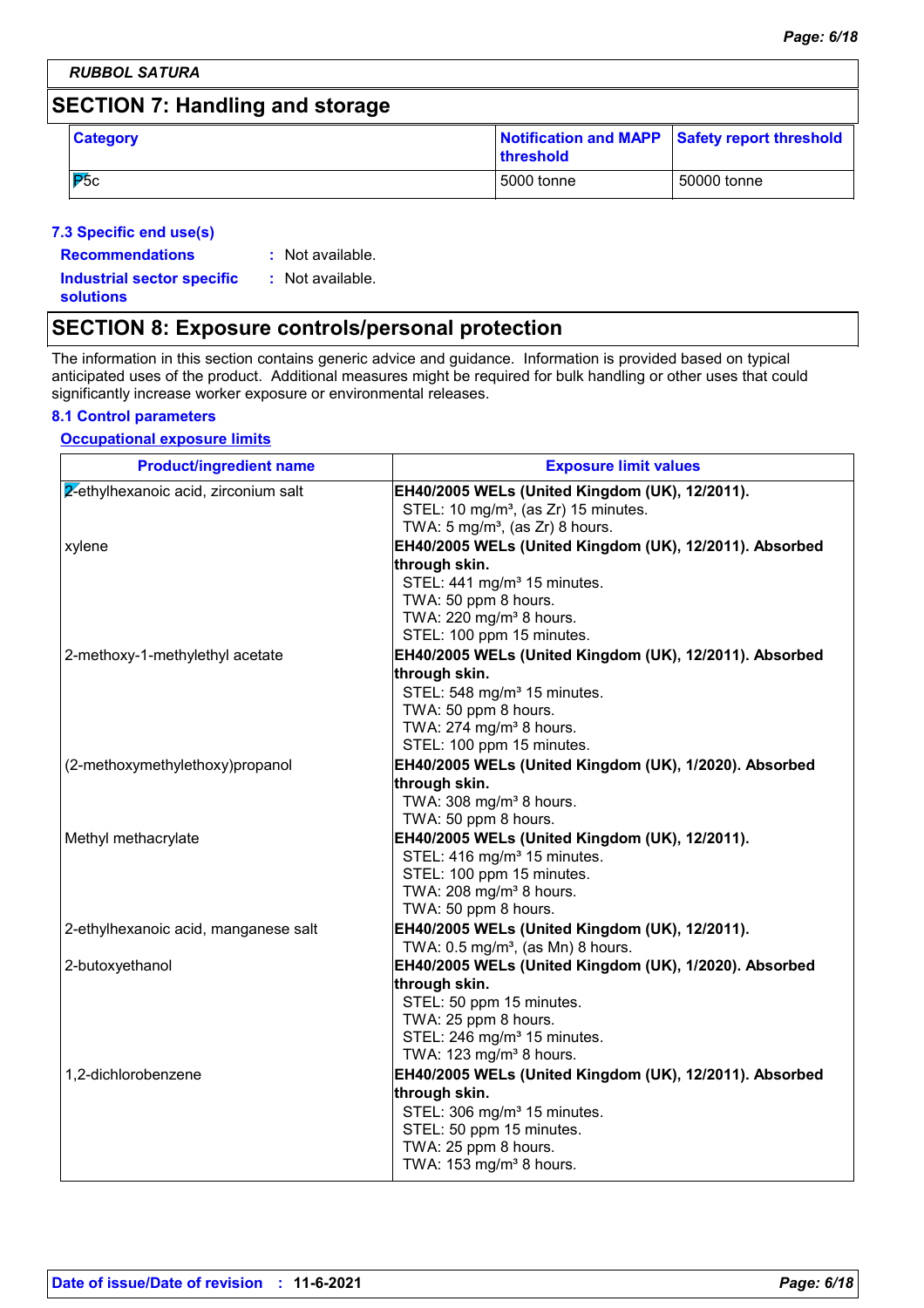## **SECTION 8: Exposure controls/personal protection**

| <b>Recommended monitoring</b><br>procedures | If this product contains ingredients with exposure limits, personal, workplace<br>÷.<br>atmosphere or biological monitoring may be required to determine the effectiveness<br>of the ventilation or other control measures and/or the necessity to use respiratory<br>protective equipment. Reference should be made to monitoring standards, such as<br>the following: European Standard EN 689 (Workplace atmospheres - Guidance for<br>the assessment of exposure by inhalation to chemical agents for comparison with<br>limit values and measurement strategy) European Standard EN 14042 (Workplace<br>atmospheres - Guide for the application and use of procedures for the assessment<br>of exposure to chemical and biological agents) European Standard EN 482<br>(Workplace atmospheres - General requirements for the performance of procedures<br>for the measurement of chemical agents) Reference to national guidance<br>documents for methods for the determination of hazardous substances will also be |
|---------------------------------------------|---------------------------------------------------------------------------------------------------------------------------------------------------------------------------------------------------------------------------------------------------------------------------------------------------------------------------------------------------------------------------------------------------------------------------------------------------------------------------------------------------------------------------------------------------------------------------------------------------------------------------------------------------------------------------------------------------------------------------------------------------------------------------------------------------------------------------------------------------------------------------------------------------------------------------------------------------------------------------------------------------------------------------|
|                                             | required.                                                                                                                                                                                                                                                                                                                                                                                                                                                                                                                                                                                                                                                                                                                                                                                                                                                                                                                                                                                                                 |

#### **DNELs/DMELs**

| <b>Product/ingredient name</b> | <b>Type</b> | <b>Exposure</b>   | <b>Value</b>           | <b>Population</b> | <b>Effects</b> |
|--------------------------------|-------------|-------------------|------------------------|-------------------|----------------|
| 2-methoxymethylethoxy)propanol | <b>DNEL</b> | Long term Oral    | $0.33$ mg/             | General           | Systemic       |
|                                |             |                   | kg bw/day              | population        |                |
|                                | <b>DNEL</b> | Long term         | 37.2 mg/m <sup>3</sup> | General           | Systemic       |
|                                |             | Inhalation        |                        | population        |                |
|                                | <b>DNEL</b> | Long term Dermal  | 121 mg/kg              | General           | Systemic       |
|                                |             |                   | bw/day                 | population        |                |
|                                | <b>DNEL</b> | Long term Dermal  | 283 mg/kg<br>bw/day    | Workers           | Systemic       |
|                                | <b>DNEL</b> | Long term         | 308 mg/ $m3$           | Workers           | Systemic       |
|                                |             | Inhalation        |                        |                   |                |
| 2-butoxyethanol                | <b>DNEL</b> | Long term Oral    | $6.3$ mg/kg            | General           | Systemic       |
|                                |             |                   | bw/day                 | population        |                |
|                                | <b>DNEL</b> | Short term Oral   | 26.7 mg/               | General           | Systemic       |
|                                |             |                   | kg bw/day              | population        |                |
|                                | <b>DNEL</b> | Long term         | 59 mg/ $m3$            | General           | Systemic       |
|                                |             | Inhalation        |                        | population        |                |
|                                | <b>DNEL</b> | Long term Dermal  | 75 mg/kg               | General           | Systemic       |
|                                |             |                   | bw/day                 | population        |                |
|                                | <b>DNEL</b> | Short term Dermal | 89 mg/kg               | General           | Systemic       |
|                                |             |                   | bw/day                 | population        |                |
|                                | <b>DNEL</b> | Short term Dermal | 89 mg/kg               | Workers           | Systemic       |
|                                |             |                   | bw/day                 |                   |                |
|                                | <b>DNEL</b> | Long term         | 98 mg/ $m3$            | Workers           | Systemic       |
|                                |             | Inhalation        |                        |                   |                |
|                                | <b>DNEL</b> | Long term Dermal  | 125 mg/kg              | Workers           | Systemic       |
|                                |             |                   | bw/day                 |                   |                |
|                                | <b>DNEL</b> | Short term        | 147 mg/m $3$           | General           | Local          |
|                                |             | Inhalation        |                        | population        |                |
|                                | <b>DNEL</b> | Short term        | 246 mg/m <sup>3</sup>  | Workers           | Local          |
|                                |             | Inhalation        |                        |                   |                |
|                                | <b>DNEL</b> | Short term        | 426 mg/m <sup>3</sup>  | General           | Systemic       |
|                                |             | Inhalation        |                        | population        |                |
|                                | <b>DNEL</b> | Short term        | 1091 mg/               | Workers           | Systemic       |
|                                |             | Inhalation        | m <sup>3</sup>         |                   |                |
|                                |             |                   |                        |                   |                |

#### **PNECs**

No PNECs available

#### **8.2 Exposure controls**

#### **Appropriate engineering controls**

**:** Provide adequate ventilation. Where reasonably practicable, this should be achieved by the use of local exhaust ventilation and good general extraction. If these are not sufficient to maintain concentrations of particulates and solvent vapours below the OEL, suitable respiratory protection must be worn.

**Individual protection measures**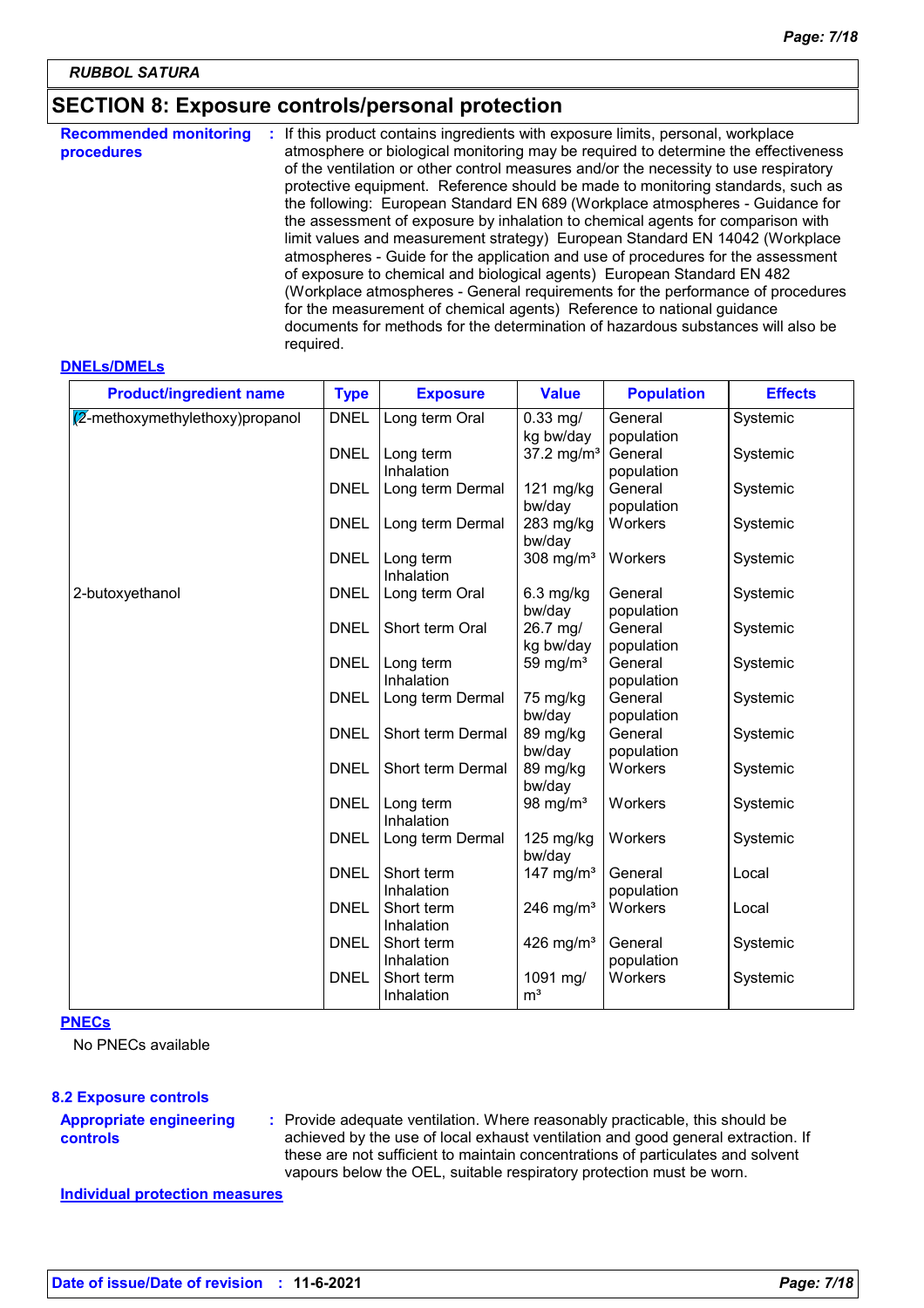## **SECTION 8: Exposure controls/personal protection**

| <b>Hygiene measures</b>                              |                                         | : Wash hands, forearms and face thoroughly after handling chemical products, before<br>eating, smoking and using the lavatory and at the end of the working period.<br>Appropriate techniques should be used to remove potentially contaminated clothing.<br>Wash contaminated clothing before reusing. Ensure that eyewash stations and<br>safety showers are close to the workstation location.                                                                                                                                                                                                                                                                                       |
|------------------------------------------------------|-----------------------------------------|-----------------------------------------------------------------------------------------------------------------------------------------------------------------------------------------------------------------------------------------------------------------------------------------------------------------------------------------------------------------------------------------------------------------------------------------------------------------------------------------------------------------------------------------------------------------------------------------------------------------------------------------------------------------------------------------|
| <b>Eye/face protection</b><br><b>Skin protection</b> |                                         | : Use safety eyewear designed to protect against splash of liquids.                                                                                                                                                                                                                                                                                                                                                                                                                                                                                                                                                                                                                     |
| <b>Hand protection</b>                               |                                         |                                                                                                                                                                                                                                                                                                                                                                                                                                                                                                                                                                                                                                                                                         |
| <b>Gloves</b>                                        | material.                               | : When prolonged or frequently repeated contact may occur, a glove with a protection<br>class of 6 (breakthrough time >480 minutes according to EN374) is recommended.<br>Recommended gloves: Viton ® or Nitrile, thickness ≥ 0.38 mm.<br>When only brief contact is expected, a glove with protection class of 2 or higher<br>(breakthrough time > 30 minutes according to EN374) is recommended.<br>Recommended gloves: Nitrile, thickness ≥ 0.12 mm.<br>Gloves should be replaced regularly and if there is any sign of damage to the glove                                                                                                                                          |
|                                                      | damage and poor maintenance.            | The performance or effectiveness of the glove may be reduced by physical/chemical                                                                                                                                                                                                                                                                                                                                                                                                                                                                                                                                                                                                       |
| <b>Body protection</b>                               | temperature-resistant synthetic fibres. | : Personnel should wear antistatic clothing made of natural fibres or of high-                                                                                                                                                                                                                                                                                                                                                                                                                                                                                                                                                                                                          |
| <b>Other skin protection</b>                         |                                         | : Appropriate footwear and any additional skin protection measures should be<br>selected based on the task being performed and the risks involved and should be<br>approved by a specialist before handling this product.                                                                                                                                                                                                                                                                                                                                                                                                                                                               |
| <b>Respiratory protection</b>                        | appropriate, certified respirators.     | : If workers are exposed to concentrations above the exposure limit, they must use                                                                                                                                                                                                                                                                                                                                                                                                                                                                                                                                                                                                      |
|                                                      | <b>OLD LEAD-BASED PAINTS:</b>           |                                                                                                                                                                                                                                                                                                                                                                                                                                                                                                                                                                                                                                                                                         |
|                                                      |                                         | When surfaces are to be prepared for painting, account should be taken of the age<br>of the property and the possibility that lead-pigmented paint might be present. There<br>is a possibility that ingestion or inhalation of scrapings or dust arising from the<br>preparation work could cause health effects. As a working rule you should assume<br>that this will be the case if the age of the property is pre 1960.                                                                                                                                                                                                                                                             |
|                                                      |                                         | Where possible wet sanding or chemical stripping methods should be used with<br>surfaces of this type to avoid the creation of dust. When dry sanding cannot be<br>avoided, and effective local exhaust ventilation is not available, it is recommended<br>that a dust respirator is worn, that is approved for use with lead dusts, and its type<br>selected on the basis of the COSHH assessment, taking into account the<br>Workplace Exposure Limit for lead in air. Furthermore, steps should be taken to<br>ensure containment of the dusts created, and that all practicable measures are<br>taken to clean up thoroughly all deposits of dusts in and around the affected area. |
|                                                      |                                         | Respiratory protection in case of dust or spray mist formation. (particle filter EN143<br>type P2) Respiratory protection in case of vapour formation. (half mask with<br>combination filter A2-P2 til concentrations of 0,5 Vol%.)                                                                                                                                                                                                                                                                                                                                                                                                                                                     |
|                                                      |                                         | The current Control of Lead at Work Regulations approved code of practice should<br>be consulted for advice on protective clothing and personal hygiene precautions.<br>Care should also be taken to exclude visitors, members of the household and<br>especially children from the affected area, during the actual work and the<br>subsequent clean up operations. All scrapings, dust, etc. should be disposed of by<br>the professional painting contractor as Hazardous Waste.                                                                                                                                                                                                     |
|                                                      |                                         | Extra precautions will also need to be taken when burning off old lead-based paints<br>because fumes containing lead will be produced. It is recommended that a<br>respirator, approved for use with particulate fumes of lead is selected on the basis<br>of the COSHH assessment, taking into account the Workplace Exposure Limit for<br>lead in air. Similar precautions to those given above about sanding should be taken<br>with reference to protective clothing, disposal of scrapings and dusts, and exclusion<br>of other personnel and especially children from the building during actual work and                                                                         |

the subsequent clean up operations.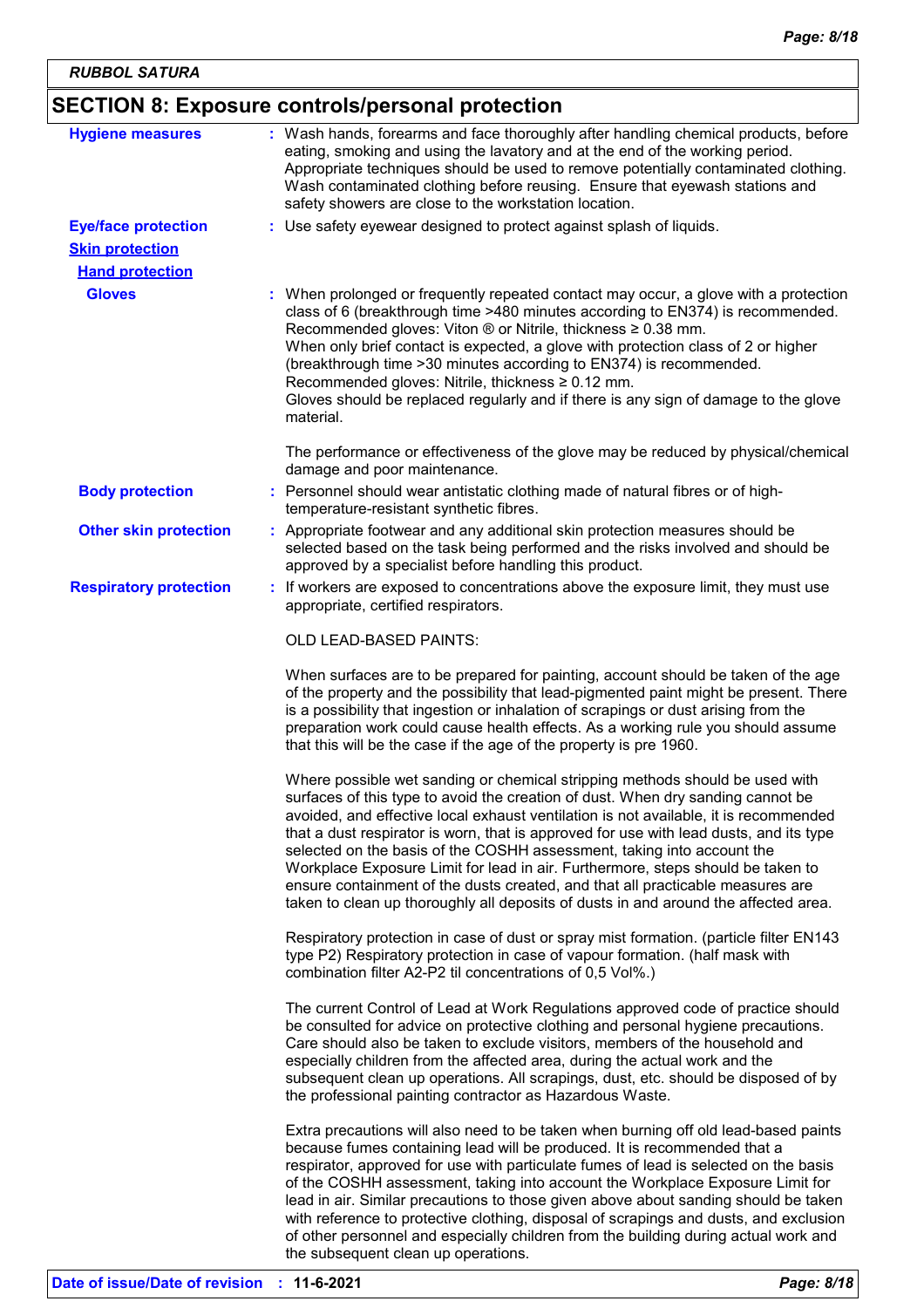### **SECTION 8: Exposure controls/personal protection**

Avoid the inhalation of dust. Wear suitable face mask if dry sanding. Special precautions should be taken during surface preparation of pre-1960s paint surfaces over wood and metal as they may contain harmful lead. OLD LEAD-BASED PAINTS:

When surfaces are to be prepared for painting, account should be taken of the age of the property and the possibility that lead-pigmented paint might be present. There is a possibility that ingestion or inhalation of scrapings or dust arising from the preparation work could cause health effects. As a working rule you should assume that this will be the case if the age of the property is pre 1960.

Where possible wet sanding or chemical stripping methods should be used with surfaces of this type to avoid the creation of dust. When dry sanding cannot be avoided, and effective local exhaust ventilation is not available, it is recommended that a dust respirator is worn, that is approved for use with lead dusts, and its type selected on the basis of the COSHH assessment, taking into account the Workplace Exposure Limit for lead in air. Furthermore, steps should be taken to ensure containment of the dusts created, and that all practicable measures are taken to clean up thoroughly all deposits of dusts in and around the affected area.

Respiratory protection in case of dust or spray mist formation. (particle filter EN143 type P2) Respiratory protection in case of vapour formation. (half mask with combination filter A2-P2 til concentrations of 0,5 Vol%.)

The current Control of Lead at Work Regulations approved code of practice should be consulted for advice on protective clothing and personal hygiene precautions. Care should also be taken to exclude visitors, members of the household and especially children from the affected area, during the actual work and the subsequent clean up operations. All scrapings, dust, etc. should be disposed of by the professional painting contractor as Hazardous Waste.

Extra precautions will also need to be taken when burning off old lead-based paints because fumes containing lead will be produced. It is recommended that a respirator, approved for use with particulate fumes of lead is selected on the basis of the COSHH assessment, taking into account the Workplace Exposure Limit for lead in air. Similar precautions to those given above about sanding should be taken with reference to protective clothing, disposal of scrapings and dusts, and exclusion of other personnel and especially children from the building during actual work and the subsequent clean up operations.

Avoid the inhalation of dust. Wear suitable face mask if dry sanding. Special precautions should be taken during surface preparation of pre-1960s paint surfaces over wood and metal as they may contain harmful lead.

**Environmental exposure :** Do not allow to enter drains or watercourses. **controls**

### **SECTION 9: Physical and chemical properties**

| 9.1. Information on basic physical and chemical properties |                       |
|------------------------------------------------------------|-----------------------|
| <b>Appearance</b>                                          |                       |
| <b>Physical state</b>                                      | $:$ Liquid.           |
| <b>Colour</b>                                              | : Various: See label. |
| <b>Odour</b>                                               | : Not available.      |
| <b>Odour threshold</b>                                     | : Not available.      |
| рH                                                         | : Mot applicable.     |
| <b>Melting point/freezing point</b>                        | : Not available.      |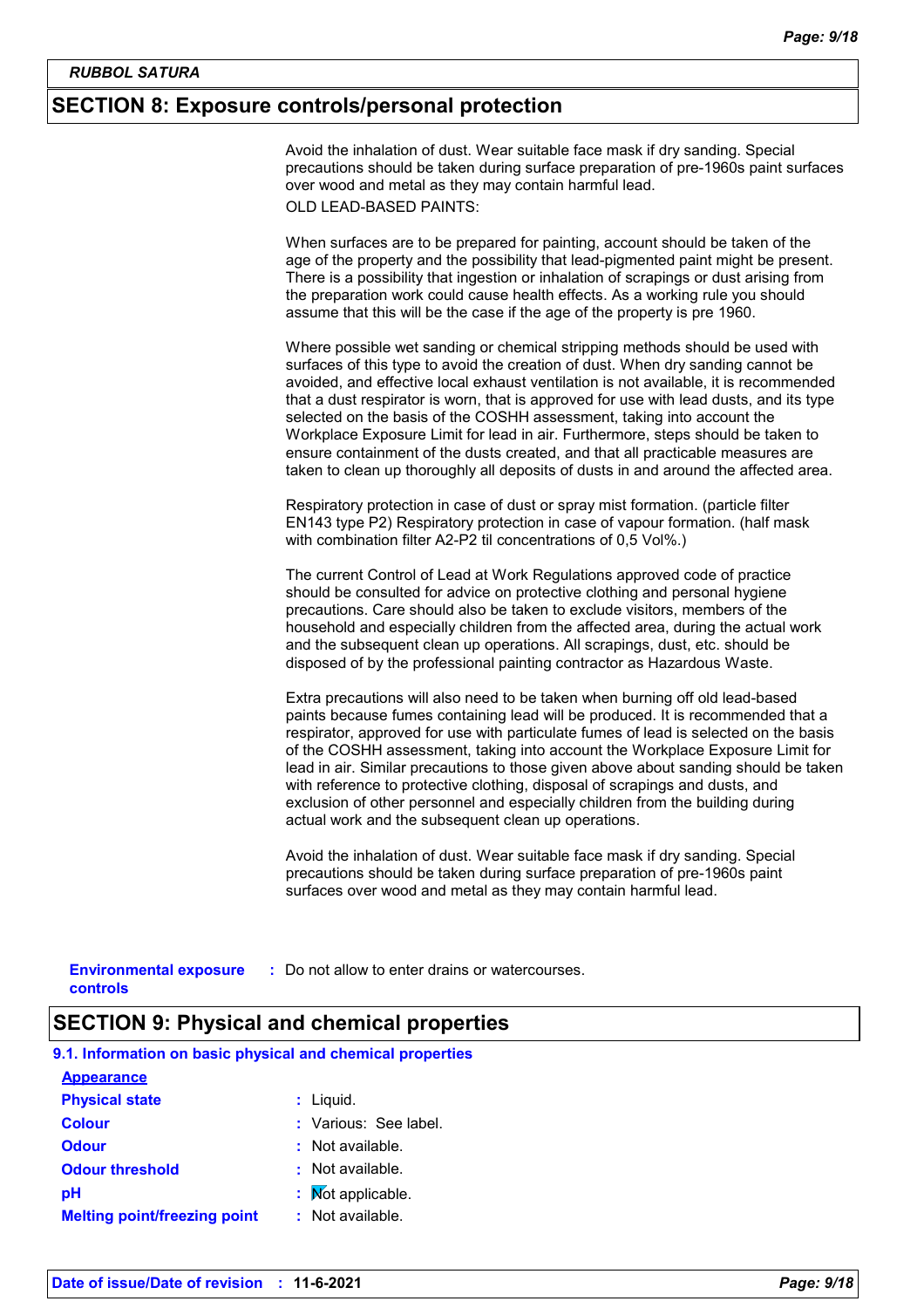## **SECTION 9: Physical and chemical properties**

| Initial boiling point and boiling                      | $: 185^{\circ}$ C                                           |
|--------------------------------------------------------|-------------------------------------------------------------|
| range                                                  |                                                             |
| <b>Flash point</b>                                     | : Closed cup: $40^{\circ}$ C                                |
| <b>Evaporation rate</b>                                | $:$ Not available.                                          |
| <b>Upper/lower flammability or</b><br>explosive limits | : Not available.                                            |
| <b>Vapour pressure</b>                                 | $:$ Not available.                                          |
| <b>Vapour density</b>                                  | $:$ Not available.                                          |
| <b>Relative density</b>                                | $\frac{1}{2}$ .196                                          |
| <b>Solubility(ies)</b>                                 | : Insoluble in the following materials: cold water.         |
| <b>Partition coefficient: n-octanol/</b><br>water      | : Not available.                                            |
| <b>Auto-ignition temperature</b>                       | $:$ Not available.                                          |
| <b>Decomposition temperature</b>                       | : Not available.                                            |
| <b>Viscosity</b>                                       | Kinematic (room temperature): $13.38 \text{ cm}^2/\text{s}$ |
| <b>Explosive properties</b>                            | : Not available.                                            |
| <b>Oxidising properties</b>                            | : Not available.                                            |
| 9.2. Other information                                 |                                                             |
| <b>Solubility in water</b>                             | : Not available.                                            |

## **SECTION 10: Stability and reactivity**

| <b>10.1 Reactivity</b>                            | : No specific test data related to reactivity available for this product or its ingredients.                                        |
|---------------------------------------------------|-------------------------------------------------------------------------------------------------------------------------------------|
| <b>10.2 Chemical stability</b>                    | : Stable under recommended storage and handling conditions (see Section 7).                                                         |
| <b>10.3 Possibility of</b><br>hazardous reactions | : Under normal conditions of storage and use, hazardous reactions will not occur.                                                   |
| <b>10.4 Conditions to avoid</b>                   | : When exposed to high temperatures may produce hazardous decomposition<br>products.                                                |
| 10.5 Incompatible materials                       | : Keep away from the following materials to prevent strong exothermic reactions:<br>oxidising agents, strong alkalis, strong acids. |
| <b>10.6 Hazardous</b><br>decomposition products   | : Decomposition products may include the following materials: carbon monoxide,<br>carbon dioxide, smoke, oxides of nitrogen.        |

## **SECTION 11: Toxicological information**

#### **11.1 Information on toxicological effects**

There are no data available on the mixture itself. The mixture has been assessed following the conventional method of the CLP Regulation (EC) No 1272/2008 and is classified for toxicological properties accordingly. See Sections 2 and 3 for details.

Exposure to component solvent vapour concentrations in excess of the stated occupational exposure limit may result in adverse health effects such as mucous membrane and respiratory system irritation and adverse effects on the kidneys, liver and central nervous system. Symptoms and signs include headache, dizziness, fatigue, muscular weakness, drowsiness and, in extreme cases, loss of consciousness.

Solvents may cause some of the above effects by absorption through the skin. Repeated or prolonged contact with the mixture may cause removal of natural fat from the skin, resulting in non-allergic contact dermatitis and absorption through the skin.

If splashed in the eyes, the liquid may cause irritation and reversible damage.

Ingestion may cause nausea, diarrhea and vomiting.

This takes into account, where known, delayed and immediate effects and also chronic effects of components from short-term and long-term exposure by oral, inhalation and dermal routes of exposure and eye contact.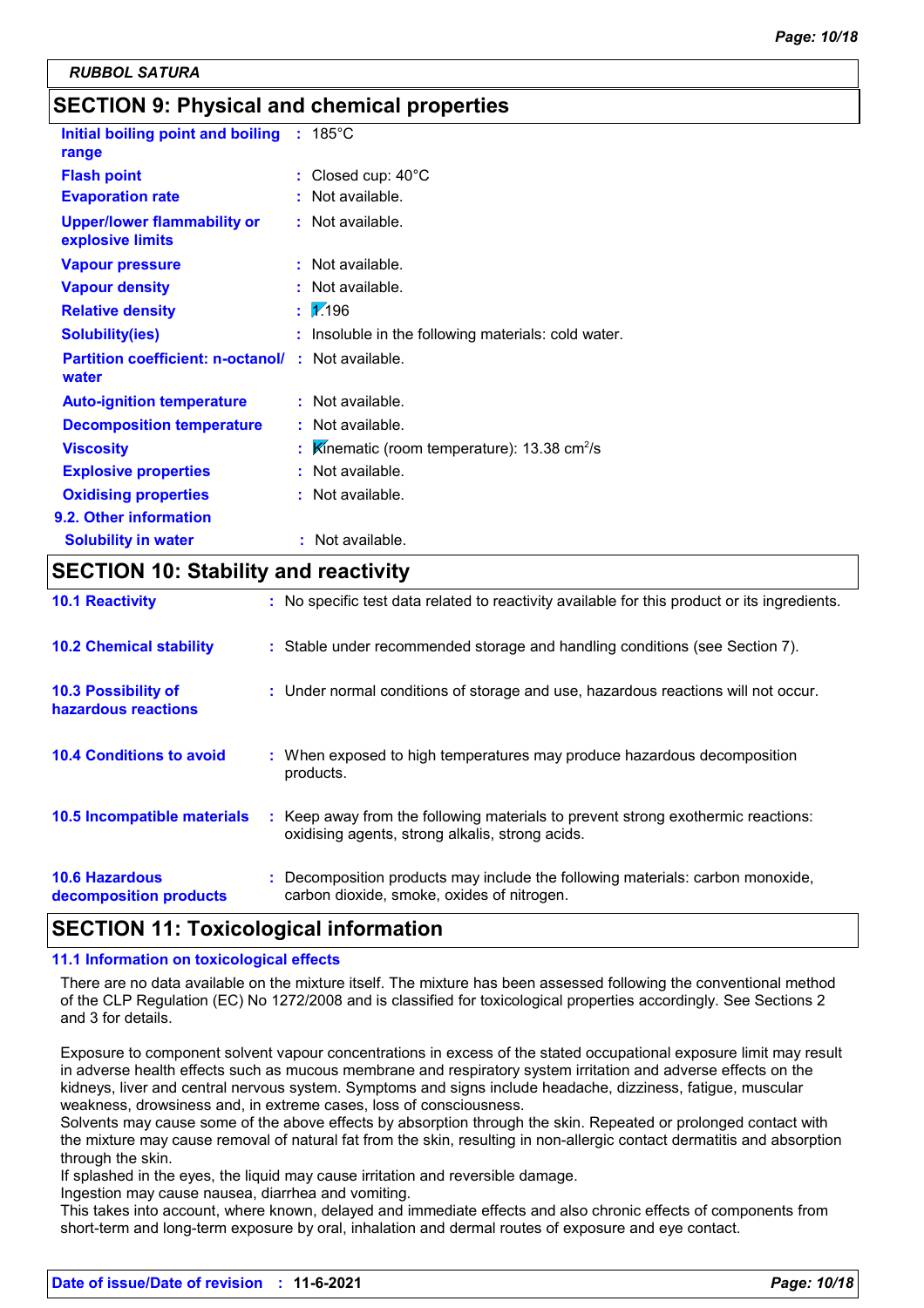## **SECTION 11: Toxicological information**

## **Acute toxicity**

| <b>Product/ingredient name</b>                             | <b>Result</b>                        | <b>Species</b>         | <b>Dose</b>            | <b>Exposure</b> |
|------------------------------------------------------------|--------------------------------------|------------------------|------------------------|-----------------|
| Hydrocarbons, C10-C13, n-<br>alkanes, isoalkanes, cyclics, | <b>LC50 Inhalation Vapour</b>        | Rat                    | 8500 mg/m <sup>3</sup> | 4 hours         |
| <2%aromatics                                               |                                      |                        |                        |                 |
|                                                            | LD50 Oral                            | Rat                    | $>6$ g/kg              |                 |
| Naphtha (petroleum),<br>hydrotreated heavy                 | LD50 Oral                            | Rat                    | $>6$ g/kg              |                 |
| 2-methoxy-1-methylethyl<br>acetate                         | LD50 Intraperitoneal                 | Mouse                  | >1500 mg/kg            |                 |
|                                                            | LD50 Oral                            | Mouse                  | >5000 mg/kg            |                 |
|                                                            | LD50 Oral                            | Rat                    | 9000 mg/kg             |                 |
| (2-methoxymethylethoxy)<br>propanol                        | LD50 Oral                            | Rat                    | 5400 uL/kg             |                 |
| 2-butoxyethanol                                            | LC50 Inhalation Gas.                 | Mouse                  | 700 ppm                | 7 hours         |
|                                                            | LD50 Dermal                          | Guinea pig             | 230 uL/kg              |                 |
|                                                            | LD50 Dermal                          | Rabbit                 | 220 mg/kg              |                 |
|                                                            | LD50 Intraperitoneal                 | Mouse                  | 536 mg/kg              |                 |
|                                                            | LD50 Intraperitoneal                 | Rabbit                 | 220 mg/kg              |                 |
|                                                            | LD50 Intraperitoneal                 | Rat                    | 220 mg/kg              |                 |
|                                                            | LD50 Intravenous                     | Mouse                  | 1130 mg/kg             |                 |
|                                                            | LD50 Intravenous                     | Rabbit                 | 252 mg/kg              |                 |
|                                                            | LD50 Intravenous                     | Rat                    | 307 mg/kg              |                 |
|                                                            | LD50 Oral                            | Guinea pig             | 1200 mg/kg             |                 |
|                                                            | LD50 Oral                            | Mouse                  | 1230 mg/kg             |                 |
|                                                            | LD50 Oral                            | Mouse                  | 1167 mg/kg             |                 |
|                                                            | LD50 Oral                            | Rabbit                 | 300 mg/kg              |                 |
|                                                            | LD50 Oral                            | Rabbit                 | 320 mg/kg              |                 |
|                                                            | LD50 Oral                            | Rat                    | 917 mg/kg              |                 |
|                                                            | LD50 Oral                            | Rat                    | 250 mg/kg              |                 |
|                                                            | LD50 Route of exposure               | Mammal -               | 1500 mg/kg             |                 |
|                                                            | unreported                           | species<br>unspecified |                        |                 |
|                                                            | LD50 Route of exposure<br>unreported | Mouse                  | 1050 mg/kg             |                 |
|                                                            | LD50 Route of exposure<br>unreported | Rat                    | 917 mg/kg              |                 |
|                                                            | LDLo Oral                            | Human                  | 143 mg/kg              |                 |
|                                                            | LDLo Oral                            | Rat                    | 1500 mg/kg             |                 |
|                                                            | LDLo Subcutaneous                    | Mouse                  | 500 mg/kg              |                 |
|                                                            | <b>TDLo Intraperitoneal</b>          | Mammal -<br>species    | 100 mg/kg              |                 |
|                                                            |                                      | unspecified            |                        |                 |
|                                                            | <b>TDLo Oral</b>                     | Man - Male             | 132 mg/kg              |                 |
|                                                            | <b>TDLo Oral</b>                     | Rat                    | 500 mg/kg              |                 |
|                                                            | <b>TDLo Oral</b>                     | Woman -<br>Female      | 600 mg/kg              |                 |
|                                                            | <b>TDLo Oral</b>                     | Woman -<br>Female      | 7813 uL/kg             |                 |
|                                                            | TDLo Route of exposure<br>unreported | Rat                    | 250 mg/kg              |                 |
| 1,2-dichlorobenzene                                        | LD50 Dermal                          | Rabbit                 | $>10$ g/kg             |                 |
|                                                            | LD50 Intraperitoneal                 | Mouse                  | 1228 mg/kg             |                 |
|                                                            | LD50 Intraperitoneal                 | Rat                    | 840 mg/kg              |                 |
|                                                            | LD50 Oral                            | Mouse                  | 4386 mg/kg             |                 |
|                                                            | LD50 Oral                            | Rabbit                 | 500 mg/kg              |                 |
|                                                            | LD50 Oral                            | Rat                    | 500 mg/kg              |                 |
|                                                            | LD50 Subcutaneous                    | Rat                    | 5 g/kg                 |                 |
|                                                            | LDLo Intravenous                     | Mouse                  | 400 mg/kg              |                 |
|                                                            | LDLo Intravenous                     | Rabbit                 | 250 mg/kg              |                 |
|                                                            | LDLo Oral                            | Guinea pig             | 2000 mg/kg             |                 |
|                                                            | <b>TDLo Intraperitoneal</b>          | Rat                    | 735 mg/kg              |                 |
|                                                            |                                      |                        |                        |                 |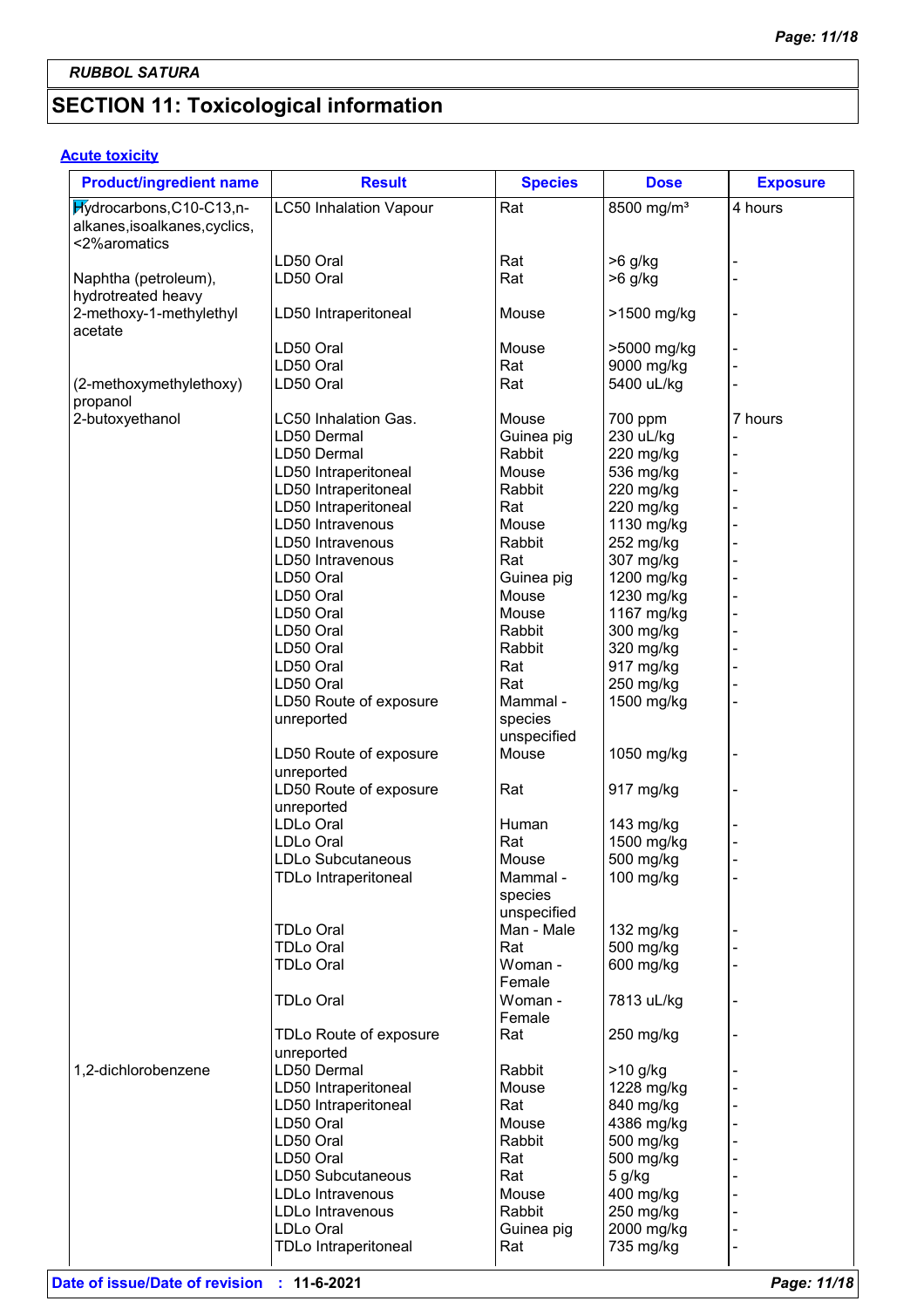## **SECTION 11: Toxicological information**

| DLo Intraperitoneal | Rat | ma/ka         |  |
|---------------------|-----|---------------|--|
| DLo Intraperitoneal | Rat | 735.<br>mq/ka |  |

**Conclusion/Summary :** Not available.

#### **Acute toxicity estimates**

| <b>Product/ingredient name</b> | Oral (mg/<br>kg) | <b>Dermal</b><br>(mg/kg) | (gases)<br>(ppm) | Inhalation   Inhalation   Inhalation<br>(vapours)<br>(mg/l) | (dusts)<br>and mists)<br>(mg/l) |
|--------------------------------|------------------|--------------------------|------------------|-------------------------------------------------------------|---------------------------------|
| <b>Xylene</b>                  | N/A              | 1100                     | N/A              | 11                                                          | N/A                             |
| 2-butoxyethanol                | 500              | N/A                      | N/A              | N/A                                                         | 0.5                             |
| 1,2-dichlorobenzene            | 500              | N/A                      | N/A              | N/A                                                         | N/A                             |

#### **Irritation/Corrosion**

| <b>Product/ingredient name</b>      | <b>Result</b>            | <b>Species</b> | <b>Score</b>             | <b>Exposure</b>                  | <b>Observation</b> |
|-------------------------------------|--------------------------|----------------|--------------------------|----------------------------------|--------------------|
| <b>X</b> ylene                      | Eyes - Mild irritant     | Rabbit         | $\blacksquare$           | 87 milligrams                    |                    |
|                                     | Eyes - Severe irritant   | Rabbit         |                          | 24 hours 5<br>milligrams         |                    |
|                                     | Skin - Mild irritant     | Rat            | ۰                        | 8 hours 60<br>microliters        |                    |
|                                     | Skin - Moderate irritant | Rabbit         | $\blacksquare$           | 24 hours 500<br>milligrams       |                    |
|                                     | Skin - Moderate irritant | Rabbit         |                          | 100 Percent                      |                    |
| (2-methoxymethylethoxy)<br>propanol | Eyes - Mild irritant     | Human          | $\overline{\phantom{a}}$ | 8 mg                             |                    |
|                                     | Eyes - Mild irritant     | Rabbit         | $\overline{\phantom{a}}$ | 24 hours 500<br>mg               |                    |
|                                     | Skin - Mild irritant     | Rabbit         | ۰                        | 500 mg                           |                    |
| 2-butoxyethanol                     | Eyes - Moderate irritant | Rabbit         |                          | 24 hours 100<br>mg               |                    |
|                                     | Eyes - Severe irritant   | Rabbit         | $\overline{\phantom{a}}$ | $100$ mg                         |                    |
|                                     | Skin - Mild irritant     | Rabbit         | -                        | 500 mg                           |                    |
| 1,2-dichlorobenzene                 | Eyes - Mild irritant     | Rabbit         | $\overline{\phantom{a}}$ | 0.5 minutes<br>100<br>milligrams |                    |

| <b>Conclusion/Summary</b>    | : Not available.   |
|------------------------------|--------------------|
| Sensitisation                |                    |
| <b>Conclusion/Summary</b>    | $:$ Not available. |
| <u>Mutaqenicity</u>          |                    |
| <b>Conclusion/Summary</b>    | : Not available.   |
| <b>Carcinogenicity</b>       |                    |
| <b>Conclusion/Summary</b>    | $:$ Not available. |
| <b>Reproductive toxicity</b> |                    |
| <b>Conclusion/Summary</b>    | : Not available.   |
| <b>Teratogenicity</b>        |                    |
| <b>Conclusion/Summary</b>    | $:$ Not available. |

#### **Specific target organ toxicity (single exposure)**

| <b>Product/ingredient name</b>                                                 | <b>Category</b> | <b>Route of</b><br>exposure | <b>Target organs</b> |
|--------------------------------------------------------------------------------|-----------------|-----------------------------|----------------------|
| <b>Hydrocarbons, C9-C11, n-alkanes, isoalkanes, cyclics,</b><br>l<2% aromatics | Category 3      |                             | l Narcotic effects   |
| Naphtha (petroleum), hydrotreated heavy                                        | Category 3      |                             | l Narcotic effects   |

**Specific target organ toxicity (repeated exposure)**

Not available.

#### **Aspiration hazard**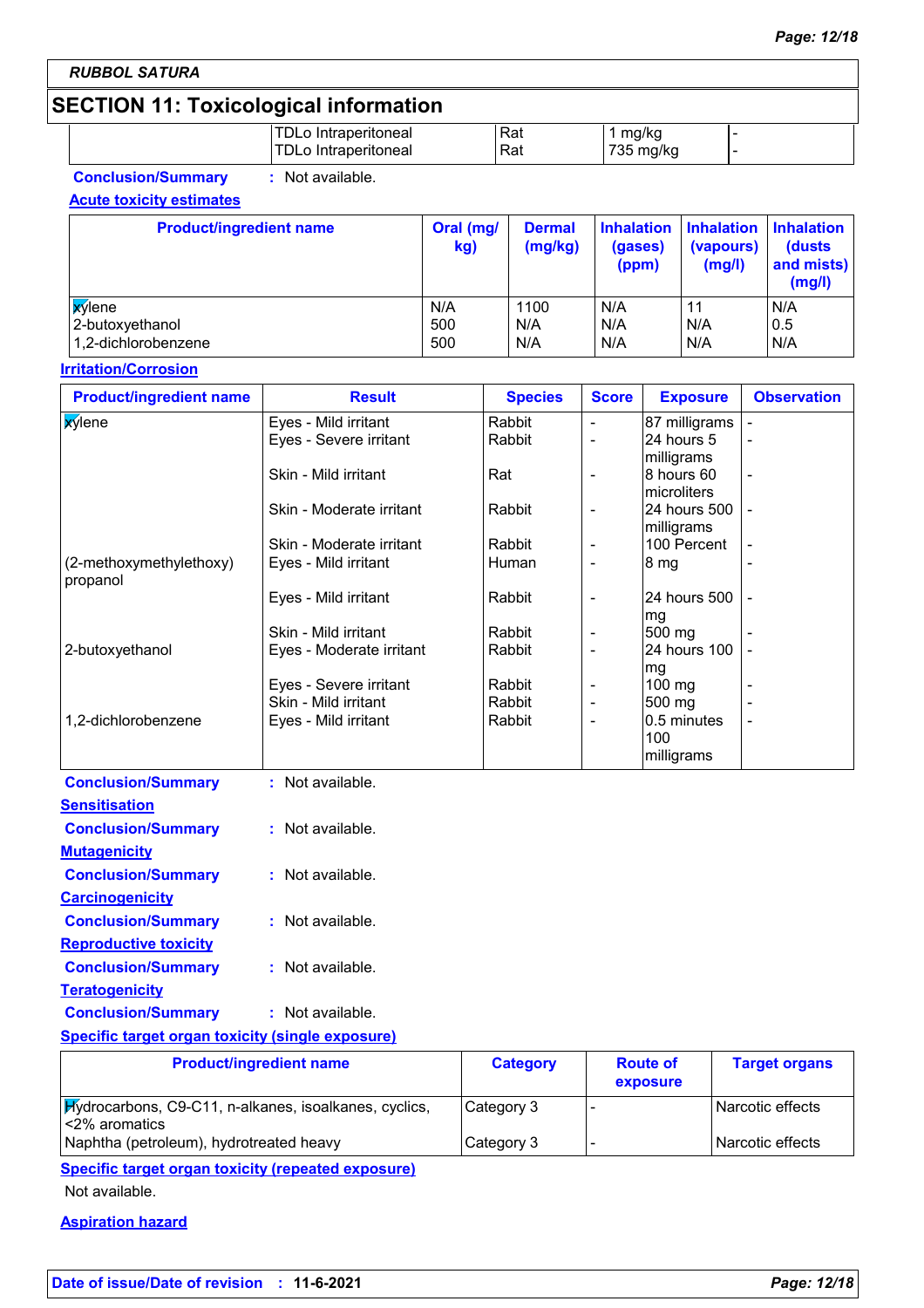## **SECTION 11: Toxicological information**

| <b>Product/ingredient name</b>                                                   | <b>Result</b>                         |
|----------------------------------------------------------------------------------|---------------------------------------|
| <b>Hydrocarbons, C9-C11, n-alkanes, isoalkanes, cyclics, &lt;2%</b><br>aromatics | <b>ASPIRATION HAZARD - Category 1</b> |
| Hydrocarbons, C11-C14, n-alkanes, isoalkanes, cyclics,<br><2%aromatics           | <b>ASPIRATION HAZARD - Category 1</b> |
| Hydrocarbons, C10-C13, n-alkanes, isoalkanes, cyclics,<br><2%aromatics           | <b>ASPIRATION HAZARD - Category 1</b> |
| Naphtha (petroleum), hydrotreated heavy                                          | <b>ASPIRATION HAZARD - Category 1</b> |

#### **Other information :**

: Not available.

## **SECTION 12: Ecological information**

#### **12.1 Toxicity**

There are no data available on the mixture itself. Do not allow to enter drains or watercourses.

The mixture has been assessed following the summation method of the CLP Regulation (EC) No 1272/2008 and is not classified as hazardous to the environment.

| <b>Product/ingredient name</b> | <b>Result</b>                        | <b>Species</b>                                                               | <b>Exposure</b> |
|--------------------------------|--------------------------------------|------------------------------------------------------------------------------|-----------------|
| <b>X</b> ylene                 | Acute EC50 90 mg/l Fresh water       | Crustaceans - Cypris<br>subglobosa                                           | 48 hours        |
|                                | Acute LC50 8.5 ppm Marine water      | <b>Crustaceans - Palaemonetes</b><br>pugio - Adult                           | 48 hours        |
|                                | Acute LC50 15700 µg/l Fresh water    | Fish - Lepomis macrochirus -<br>Juvenile (Fledgling, Hatchling,<br>Weanling) | 96 hours        |
|                                | Acute LC50 20870 µg/l Fresh water    | Fish - Lepomis macrochirus                                                   | 96 hours        |
|                                | Acute LC50 19000 µg/l Fresh water    | Fish - Lepomis macrochirus                                                   | 96 hours        |
|                                | Acute LC50 13400 µg/l Fresh water    | Fish - Pimephales promelas                                                   | 96 hours        |
|                                | Acute LC50 16940 µg/l Fresh water    | Fish - Carassius auratus                                                     | 96 hours        |
| 2-butoxyethanol                | Acute EC50 >1000 mg/l Fresh water    | Daphnia - Daphnia magna                                                      | 48 hours        |
|                                | Acute LC50 800000 µg/l Marine water  | Crustaceans - Crangon crangon                                                | 48 hours        |
|                                | Acute LC50 1490000 µg/l Fresh water  | Fish - Lepomis macrochirus                                                   | 96 hours        |
|                                | Acute LC50 1250000 µg/l Marine water | Fish - Menidia beryllina                                                     | 96 hours        |
| 1,2-dichlorobenzene            | Acute EC50 16.2 mg/l Fresh water     | Algae - Chlorella marina                                                     | 72 hours        |
|                                | Acute EC50 12.8 mg/l Fresh water     | Algae - Phaeodactylum<br>tricornutum                                         | 72 hours        |
|                                | Acute EC50 16.9 mg/l Fresh water     | Algae - Platymonas<br>subcordiformis                                         | 72 hours        |
|                                | Acute EC50 2200 µg/l Fresh water     | Algae - Pseudokirchneriella<br>subcapitata                                   | 96 hours        |
|                                | Acute EC50 13.1 mg/l Fresh water     | Algae - Nannochloropsis oculata                                              | 72 hours        |
|                                | Acute EC50 740 µg/l Fresh water      | Daphnia - Daphnia magna                                                      | 48 hours        |
|                                | Acute EC50 1.55 mg/l Fresh water     | Fish - Oncorhynchus mykiss                                                   | 96 hours        |
|                                | Acute LC50 10300 µg/l Marine water   | <b>Crustaceans - Palaemonetes</b><br>pugio                                   | 48 hours        |
|                                | Acute LC50 4.52 ppm Marine water     | Crustaceans - Americamysis<br>bahia                                          | 48 hours        |
|                                | Acute LC50 2400 µg/l Fresh water     | Daphnia - Daphnia magna                                                      | 48 hours        |
|                                | Acute LC50 2200 µg/l Fresh water     | Daphnia - Daphnia magna                                                      | 48 hours        |
|                                | Acute LC50 5.6 mg/l Fresh water      | Fish - Lepomis macrochirus -<br>Young of the year                            | 96 hours        |
|                                | Acute LC50 1.4 mg/l Fresh water      | Fish - Gibelion catla                                                        | 96 hours        |
|                                | Acute LC50 1610 µg/l Fresh water     | Fish - Oncorhynchus mykiss                                                   | 96 hours        |
|                                | Acute LC50 4.5 mg/l Fresh water      | Fish - Danio rerio                                                           | 96 hours        |
|                                | Chronic NOEC 0.63 mg/l Fresh water   | Daphnia - Daphnia magna                                                      | 21 days         |
|                                | Chronic NOEC 630 µg/l Fresh water    | Daphnia - Daphnia magna                                                      | 21 days         |

**Conclusion/Summary :** Not available.

#### **12.2 Persistence and degradability**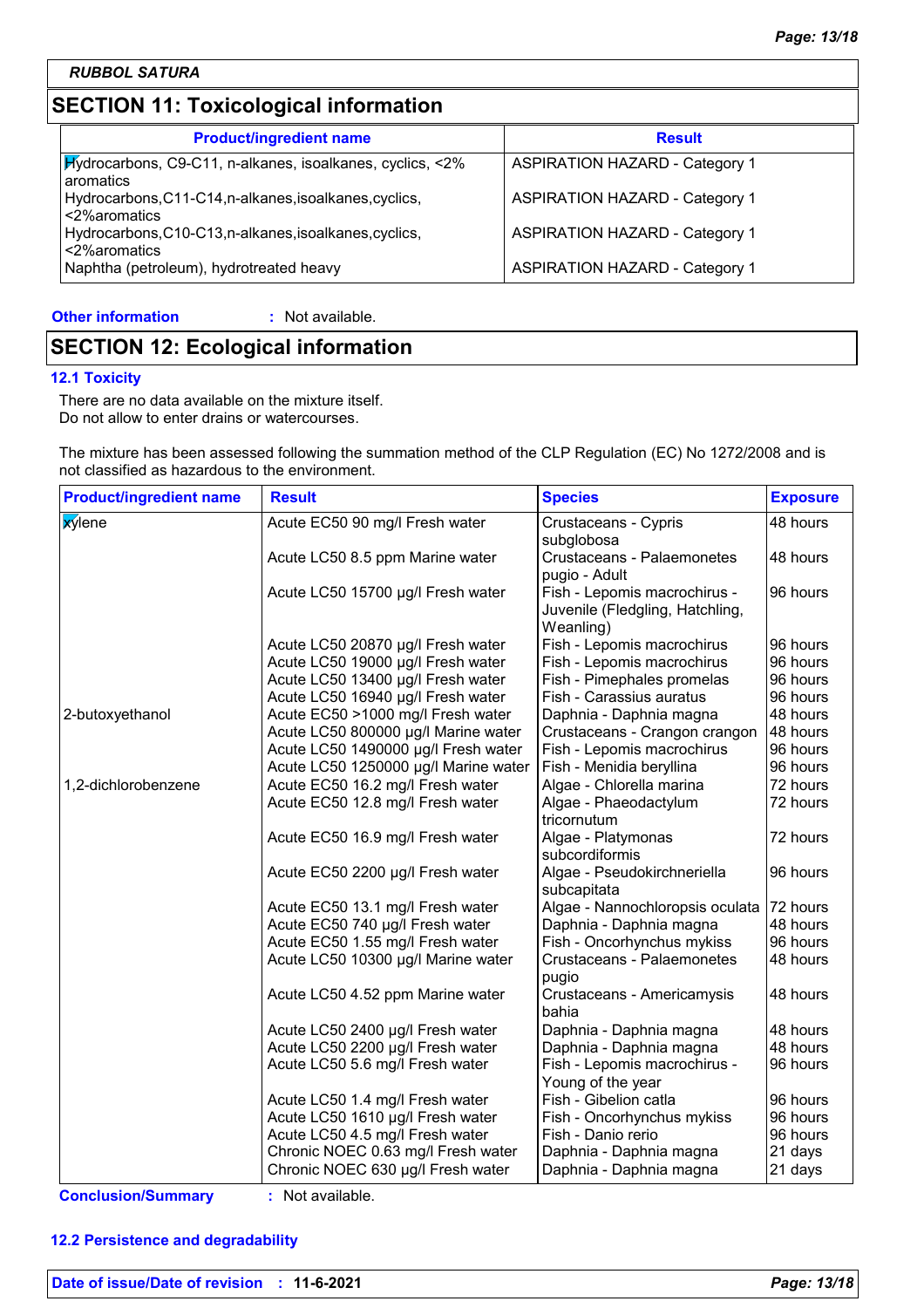## **SECTION 12: Ecological information**

**Conclusion/Summary :** Not available.

#### **12.3 Bioaccumulative potential**

| <b>Product/ingredient name</b>             | LogP <sub>ow</sub> | <b>BCF</b>  | <b>Potential</b> |
|--------------------------------------------|--------------------|-------------|------------------|
| $Mydrocarbons, C10-C13, n-$                | $\blacksquare$     | 10 to 2500  | high             |
| alkanes, isoalkanes, cyclics,              |                    |             |                  |
| <2%aromatics                               |                    | 10 to 2500  |                  |
| Naphtha (petroleum),<br>hydrotreated heavy |                    |             | high             |
| 2-ethylhexanoic acid,                      |                    | 2.96        | low              |
| zirconium salt                             |                    |             |                  |
| xylene                                     | 3.12               | 8.1 to 25.9 | low              |
| 2-methoxy-1-methylethyl                    | 1.2                |             | low              |
| acetate                                    |                    |             |                  |
| (2-methoxymethylethoxy)                    | 0.004              |             | low              |
| propanol                                   |                    |             |                  |
| 2-ethylhexanoic acid,                      |                    | 2.96        | low              |
| manganese salt                             |                    |             |                  |
| 2-butoxyethanol                            | 0.81               |             | low              |
| 1,2-dichlorobenzene                        | 3.38               | 150 to 230  | low              |

#### **12.4 Mobility in soil**

| <b>Soil/water partition</b>           | $:$ Not available. |
|---------------------------------------|--------------------|
| <b>coefficient</b> (K <sub>oc</sub> ) |                    |
| <b>Mobility</b>                       | : Not available.   |

#### **12.5 Results of PBT and vPvB assessment**

This mixture does not contain any substances that are assessed to be a PBT or a vPvB.

#### **12.6 Other adverse effects** : No known significant effects or critical hazards.

### **SECTION 13: Disposal considerations**

The information in this section contains generic advice and guidance. The list of Identified Uses in Section 1 should be consulted for any available use-specific information provided in the Exposure Scenario(s).

#### **13.1 Waste treatment methods**

| <b>Product</b>                 |                                                                                                                                                                                                                                                                                                                                                                                                                                                                                                                                                      |  |
|--------------------------------|------------------------------------------------------------------------------------------------------------------------------------------------------------------------------------------------------------------------------------------------------------------------------------------------------------------------------------------------------------------------------------------------------------------------------------------------------------------------------------------------------------------------------------------------------|--|
| <b>Methods of disposal</b>     | : The generation of waste should be avoided or minimised wherever possible.<br>Disposal of this product, solutions and any by-products should at all times comply<br>with the requirements of environmental protection and waste disposal legislation<br>and any regional local authority requirements. Dispose of surplus and non-<br>recyclable products via a licensed waste disposal contractor. Waste should not be<br>disposed of untreated to the sewer unless fully compliant with the requirements of<br>all authorities with jurisdiction. |  |
| <b>Hazardous waste</b>         | : The classification of the product may meet the criteria for a hazardous waste.                                                                                                                                                                                                                                                                                                                                                                                                                                                                     |  |
| <b>Disposal considerations</b> | : Do not allow to enter drains or watercourses.<br>Dispose of according to all federal, state and local applicable regulations.<br>If this product is mixed with other wastes, the original waste product code may no<br>longer apply and the appropriate code should be assigned.<br>For further information, contact your local waste authority.                                                                                                                                                                                                   |  |
| <b>Packaging</b>               |                                                                                                                                                                                                                                                                                                                                                                                                                                                                                                                                                      |  |
| <b>Methods of disposal</b>     | : The generation of waste should be avoided or minimised wherever possible. Waste<br>packaging should be recycled. Incineration or landfill should only be considered<br>when recycling is not feasible.                                                                                                                                                                                                                                                                                                                                             |  |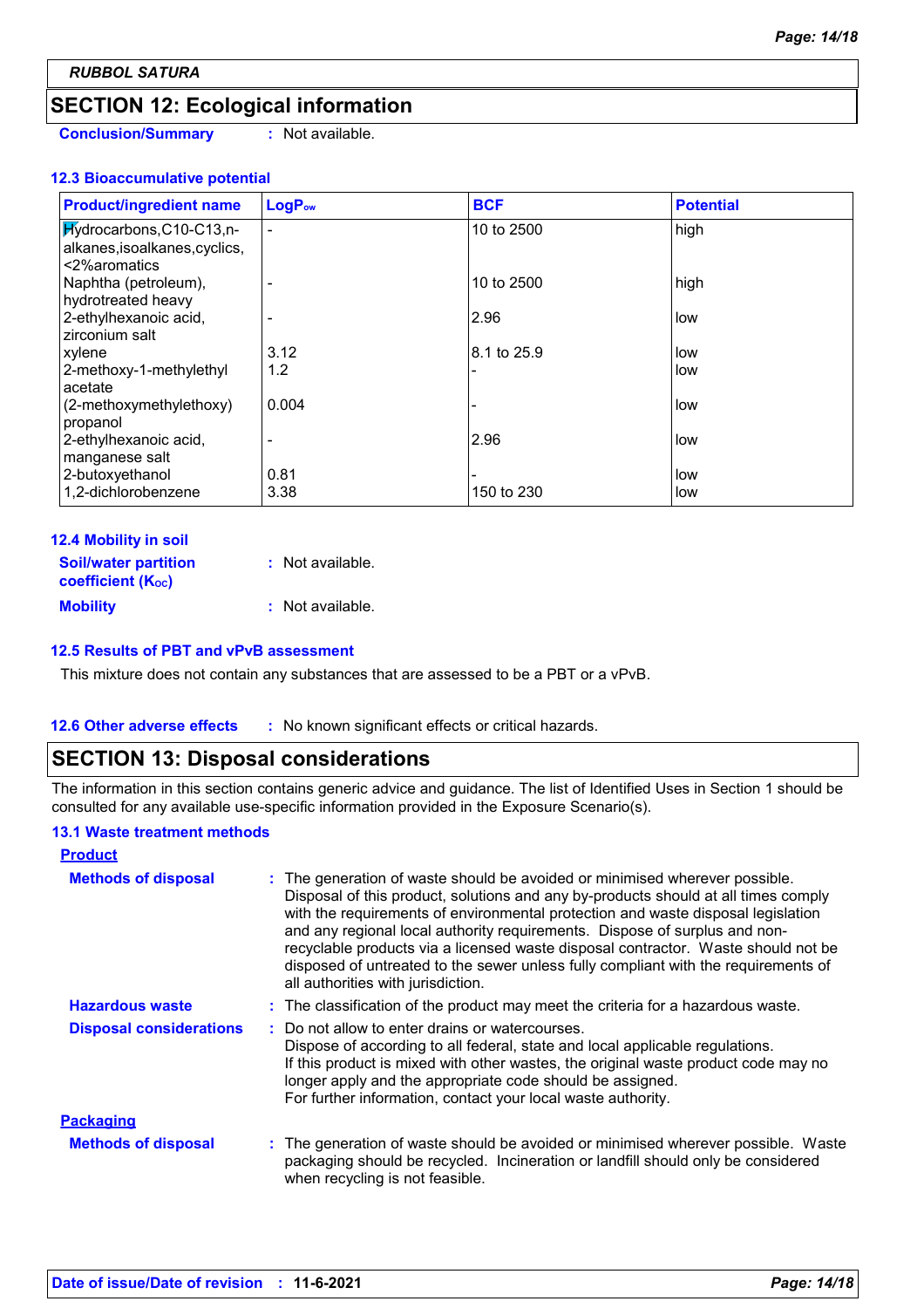## **SECTION 13: Disposal considerations**

| <b>Disposal considerations</b> | : Using information provided in this safety data sheet, advice should be obtained from<br>the relevant waste authority on the classification of empty containers.<br>Empty containers must be scrapped or reconditioned.<br>Dispose of containers contaminated by the product in accordance with local or<br>national legal provisions. |                                                                                                                                                                                                                                                                                                                                                                                                                                                                                                                                                               |
|--------------------------------|-----------------------------------------------------------------------------------------------------------------------------------------------------------------------------------------------------------------------------------------------------------------------------------------------------------------------------------------|---------------------------------------------------------------------------------------------------------------------------------------------------------------------------------------------------------------------------------------------------------------------------------------------------------------------------------------------------------------------------------------------------------------------------------------------------------------------------------------------------------------------------------------------------------------|
| <b>Type of packaging</b>       |                                                                                                                                                                                                                                                                                                                                         | European waste catalogue (EWC)                                                                                                                                                                                                                                                                                                                                                                                                                                                                                                                                |
| <b>CEPE Paint Guidelines</b>   | 15 01 10*                                                                                                                                                                                                                                                                                                                               | packaging containing residues of or contaminated by<br>hazardous substances                                                                                                                                                                                                                                                                                                                                                                                                                                                                                   |
| <b>Special precautions</b>     |                                                                                                                                                                                                                                                                                                                                         | : This material and its container must be disposed of in a safe way. Care should be<br>taken when handling emptied containers that have not been cleaned or rinsed out.<br>Empty containers or liners may retain some product residues. Vapour from product<br>residues may create a highly flammable or explosive atmosphere inside the<br>container. Do not cut, weld or grind used containers unless they have been cleaned<br>thoroughly internally. Avoid dispersal of spilt material and runoff and contact with<br>soil, waterways, drains and sewers. |

## **SECTION 14: Transport information**

**Information pertaining to IATA and ADN is considered not relevant since the material is not packaged in the correct approved packaging required of these methods of transport.**

|                                                                         | <b>ADR</b>                                                                                                                                                                                                             | <b>IMDG</b>    |
|-------------------------------------------------------------------------|------------------------------------------------------------------------------------------------------------------------------------------------------------------------------------------------------------------------|----------------|
| 14.1 UN number                                                          | <b>UN1263</b>                                                                                                                                                                                                          | <b>UN1263</b>  |
| 14.2 UN proper<br>shipping name                                         | <b>PAINT</b>                                                                                                                                                                                                           | <b>PAINT</b>   |
| <b>14.3 Transport</b><br>hazard class(es)                               |                                                                                                                                                                                                                        |                |
| <b>Class</b>                                                            | 3                                                                                                                                                                                                                      | 3              |
| <b>Subsidiary class</b>                                                 |                                                                                                                                                                                                                        |                |
| <b>14.4 Packing group</b>                                               | $\mathbf{III}$                                                                                                                                                                                                         | III            |
| 14.5<br><b>Environmental</b><br><b>hazards</b>                          |                                                                                                                                                                                                                        |                |
| <b>Marine pollutant</b>                                                 | No.                                                                                                                                                                                                                    | No.            |
| <b>Marine pollutant</b><br><b>substances</b>                            |                                                                                                                                                                                                                        | Not available. |
| <b>14.6 Special</b><br>precautions for<br>user                          | Transport within user's premises: always<br>transport in closed containers that are upright<br>and secure. Ensure that persons transporting<br>the product know what to do in the event of an<br>accident or spillage. |                |
| <b>HI/Kemler number</b>                                                 | 30                                                                                                                                                                                                                     |                |
| <b>Emergency</b><br>schedules (EmS)                                     |                                                                                                                                                                                                                        | $F-E$ , S-E    |
| <b>14.7 Transport in bulk</b><br>according to IMO<br><b>instruments</b> | : Not applicable.                                                                                                                                                                                                      |                |
|                                                                         |                                                                                                                                                                                                                        |                |
|                                                                         | Date of issue/Date of revision : 11-6-2021                                                                                                                                                                             | Page: 15/18    |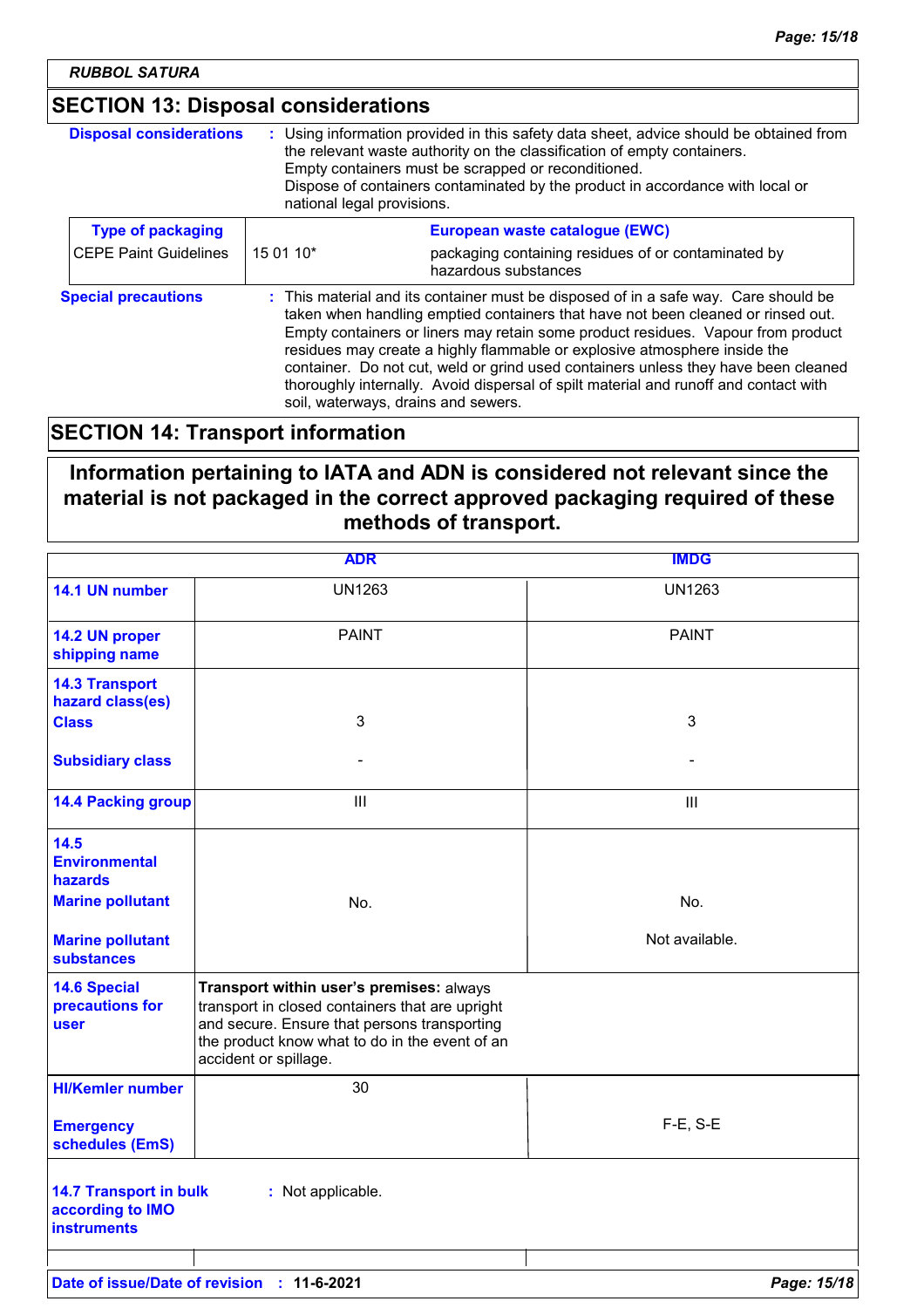## **Information pertaining to IATA and ADN is considered not relevant since the material is not packaged in the correct approved packaging required of these methods of transport.**

| <b>Additional</b>  | <b>Viscous liquid exception</b> This class 3 viscous <b>Viscous liquid exception</b> This class 3 viscous |                                                     |
|--------------------|-----------------------------------------------------------------------------------------------------------|-----------------------------------------------------|
| <b>information</b> | liquid is not subject to regulation in packagings                                                         | l liquid is not subject to regulation in packagings |
|                    | up to 450 L according to 2.2.3.1.5.1.                                                                     | up to $450$ L according to $2.3.2.5$ .              |
|                    | Tunnel code (D/E)                                                                                         |                                                     |
|                    |                                                                                                           |                                                     |

## **SECTION 15: Regulatory information**

**15.1 Safety, health and environmental regulations/legislation specific for the substance or mixture EU Regulation (EC) No. 1907/2006 (REACH)**

**Annex XIV - List of substances subject to authorisation**

#### **Annex XIV**

None of the components are listed, or the component present is below its threshold.

#### **Substances of very high concern**

None of the components are listed, or the component present is below its threshold.

**Annex XVII - Restrictions :** Not applicable.

**on the manufacture, placing on the market and use of certain dangerous substances, mixtures and articles**

#### **Other EU regulations**

**VOC for Ready-for-Use Mixture :** Not applicable.

**Ozone depleting substances (1005/2009/EU)**

Not listed.

**Prior Informed Consent (PIC) (649/2012/EU)**

#### Not listed.

#### **Seveso Directive**

This product may add to the calculation for determining whether a site is within the scope of the Seveso Directive on major accident hazards.

#### **International regulations**

**Chemical Weapon Convention List Schedules I, II & III Chemicals**

Not listed.

#### **Montreal Protocol**

Not listed.

#### **Stockholm Convention on Persistent Organic Pollutants**

Not listed.

**Rotterdam Convention on Prior Informed Consent (PIC)**

Not listed.

#### **UNECE Aarhus Protocol on POPs and Heavy Metals**

Not listed.

**assessment**

#### **15.2 Chemical safety**

**:** No Chemical Safety Assessment has been carried out.

**Date of issue/Date of revision : 11-6-2021** *Page: 16/18*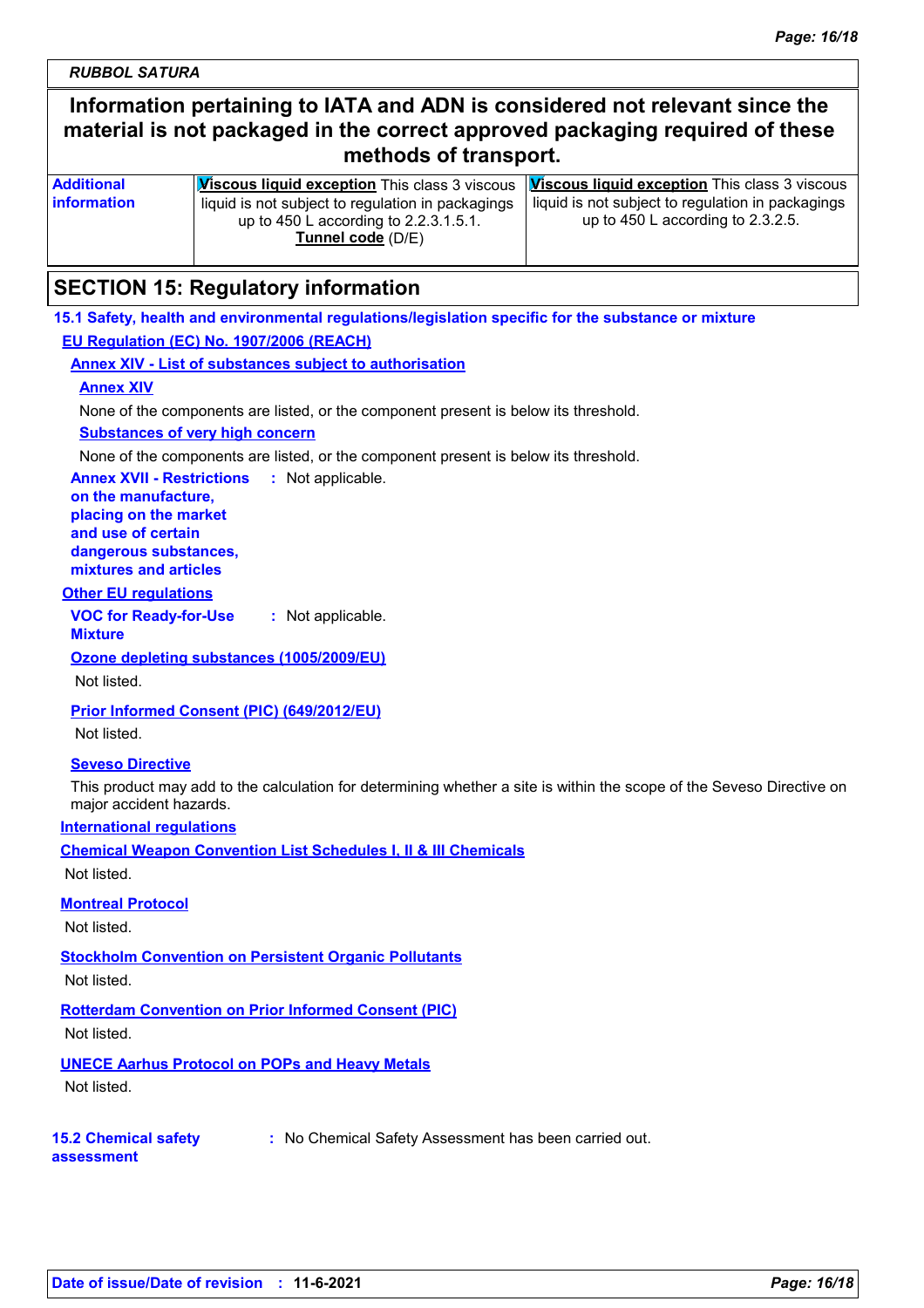## **SECTION 16: Other information**

| <b>CEPE code</b> |                                                                                                                                                                                                                                                                                                                                                                                                                                                                                                                                 |
|------------------|---------------------------------------------------------------------------------------------------------------------------------------------------------------------------------------------------------------------------------------------------------------------------------------------------------------------------------------------------------------------------------------------------------------------------------------------------------------------------------------------------------------------------------|
|                  | $\triangledown$ Indicates information that has changed from previously issued version.                                                                                                                                                                                                                                                                                                                                                                                                                                          |
|                  | <b>Abbreviations and acronyms : ATE = Acute Toxicity Estimate</b><br>CLP = Classification, Labelling and Packaging Regulation [Regulation (EC) No.<br>1272/2008]<br>DMEL = Derived Minimal Effect Level<br>DNEL = Derived No Effect Level<br>EUH statement = CLP-specific Hazard statement<br>$N/A = Not available$<br>PBT = Persistent. Bioaccumulative and Toxic<br>PNEC = Predicted No Effect Concentration<br>RRN = REACH Registration Number<br>SGG = Segregation Group<br>vPvB = Very Persistent and Very Bioaccumulative |

#### **Procedure used to derive the classification according to Regulation (EC) No. 1272/2008 [CLP/GHS]**

| <b>Classification</b> | <b>Justification</b>  |
|-----------------------|-----------------------|
| Mam. Liq. 3, H226     | On basis of test data |

#### **Full text of abbreviated H statements**

| <b>H225</b>                                   |                  | Highly flammable liquid and vapour.                      |
|-----------------------------------------------|------------------|----------------------------------------------------------|
| H226                                          |                  | Flammable liquid and vapour.                             |
| H302                                          |                  | Harmful if swallowed.                                    |
| H304                                          |                  | May be fatal if swallowed and enters airways.            |
| H312                                          |                  | Harmful in contact with skin.                            |
| H315                                          |                  | Causes skin irritation.                                  |
| H317                                          |                  | May cause an allergic skin reaction.                     |
| H319                                          |                  | Causes serious eye irritation.                           |
| H331                                          |                  | Toxic if inhaled.                                        |
| H332                                          |                  | Harmful if inhaled.                                      |
| H335                                          |                  | May cause respiratory irritation.                        |
| H336                                          |                  | May cause drowsiness or dizziness.                       |
| H361                                          |                  | Suspected of damaging fertility or the unborn child.     |
| H373                                          |                  | May cause damage to organs through prolonged or repeated |
|                                               |                  | exposure.                                                |
| H400                                          |                  | Very toxic to aquatic life.                              |
| H410                                          |                  | Very toxic to aquatic life with long lasting effects.    |
| H411                                          |                  | Toxic to aquatic life with long lasting effects.         |
| <b>EUH066</b>                                 |                  | Repeated exposure may cause skin dryness or cracking.    |
| <b>Full text of classifications [CLP/GHS]</b> |                  |                                                          |
| <b>Acute Tox. 3</b>                           |                  | <b>ACUTE TOXICITY - Category 3</b>                       |
| Acute Tox. 4                                  |                  | <b>ACUTE TOXICITY - Category 4</b>                       |
| Aquatic Acute 1                               |                  | SHORT-TERM (ACUTE) AQUATIC HAZARD - Category 1           |
| <b>Aquatic Chronic 1</b>                      |                  | LONG-TERM (CHRONIC) AQUATIC HAZARD - Category 1          |
| <b>Aquatic Chronic 2</b>                      |                  | LONG-TERM (CHRONIC) AQUATIC HAZARD - Category 2          |
| Asp. Tox. 1                                   |                  | <b>ASPIRATION HAZARD - Category 1</b>                    |
| Eye Irrit. 2                                  |                  | SERIOUS EYE DAMAGE/EYE IRRITATION - Category 2           |
| Flam. Liq. 2                                  |                  | FLAMMABLE LIQUIDS - Category 2                           |
| Flam. Liq. 3                                  |                  | FLAMMABLE LIQUIDS - Category 3                           |
| Repr. 2                                       |                  | REPRODUCTIVE TOXICITY - Category 2                       |
| Skin Irrit. 2                                 |                  | SKIN CORROSION/IRRITATION - Category 2                   |
| Skin Sens. 1                                  |                  | SKIN SENSITISATION - Category 1                          |
| STOT RE <sub>2</sub>                          |                  | SPECIFIC TARGET ORGAN TOXICITY - REPEATED                |
|                                               |                  | <b>EXPOSURE - Category 2</b>                             |
| STOT SE 3                                     |                  | SPECIFIC TARGET ORGAN TOXICITY - SINGLE EXPOSURE -       |
|                                               |                  | Category 3                                               |
| <b>Date of printing</b>                       | $: 11-6-2021$    |                                                          |
| Date of issue/ Date of                        | $: 11-6-2021$    |                                                          |
| revision                                      |                  |                                                          |
|                                               | $: 6 - 5 - 2021$ |                                                          |
| Date of previous issue                        |                  |                                                          |
| <b>Version</b>                                | $\therefore$ 2   |                                                          |
| Date of issue/Date of revision : 11-6-2021    |                  | Page: 17/18                                              |